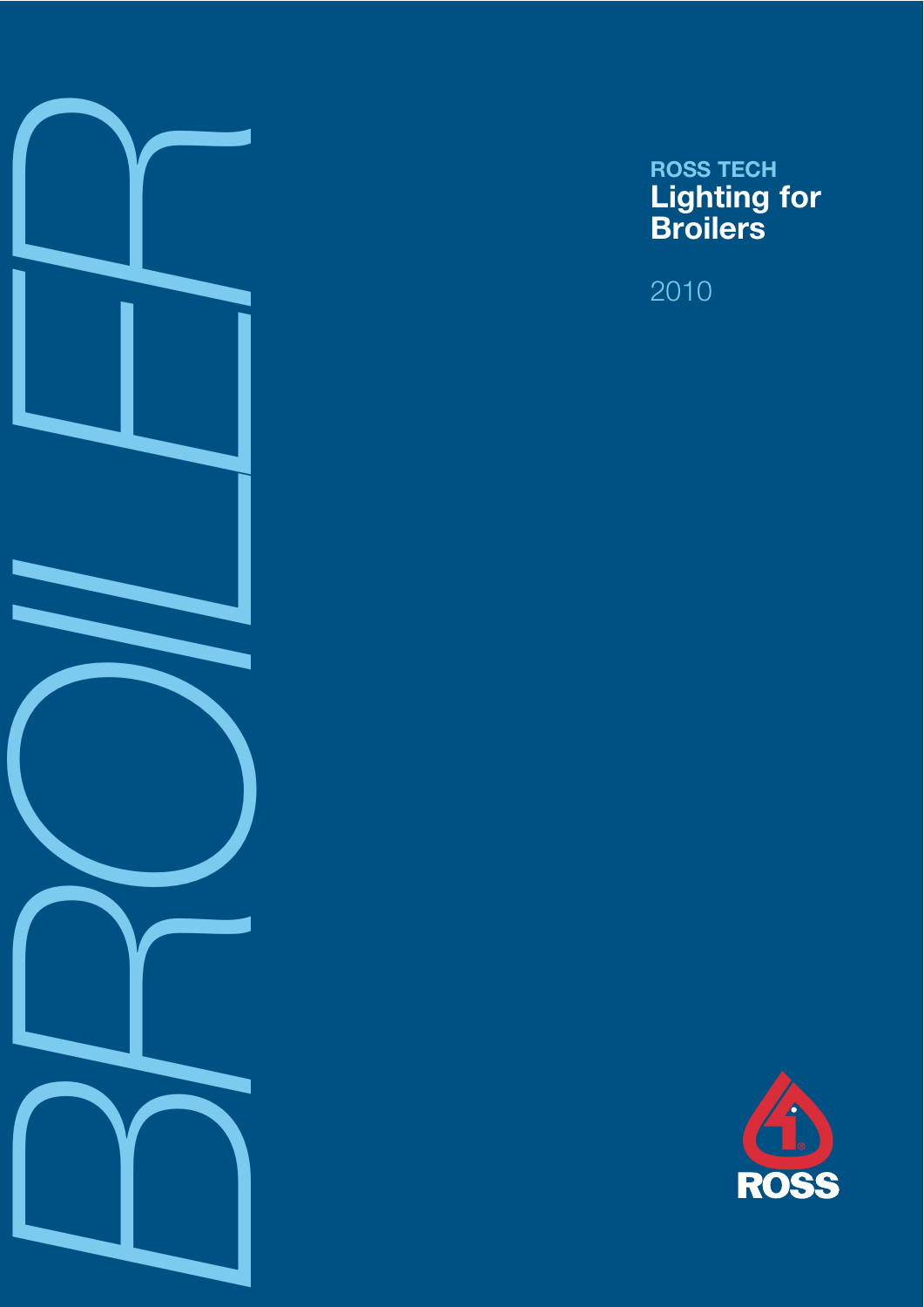

KAREN SCHWEAN-LARDNER - Born and raised in Saskatchewan, Canada, Karen completed her Master of Science work at the University of Saskatchewan, where she helped design, build and test for welfare and productivity, an early stage of the furnished cage for laying hens. Since finishing her master's degree, Karen has been employed by the Poultry Research Unit at the University of Saskatchewan. Karen is currently the manager of the poultry teaching and research unit which encompasses a broiler facility, commercial turkey facility, laying hen unit and a small hatchery. She

is completing her doctorate in poultry welfare and management, working on the effects of darkness exposure on the welfare and productivity of commercial broilers. Karen's interests are in poultry welfare, behavior and management systems.



DR. HANK CLASSEN - Hank Classen was born and raised in rural Saskatchewan, Canada. He received his undergraduate degree at the University of Saskatchewan and then completed master's and doctorate degrees at the University of Massachusetts in the United States. After a brief stay on faculty at The Pennsylvania State University, he returned to the Department of Animal and Poultry Science at the University of Saskatchewan where he is currently professor and department head.

Dr. Classen's teaching and research responsibilities are primarily in the areas of poultry nutrition and management. His nutritional research has focused on feed ingredients and feeding programs for broilers and laying hens. Management research has emphasized animal welfare issues including the impact of light (broilers), beak trimming (laying hens), nutritional manipulation of behavior (laying hens, broiler breeders) and transportation (broilers).

As a result of his research and interaction with the industry, he has received the Award for Distinction in Outreach and Engagement (2008), the designation as Fellow of the Poultry Science Association (2007), the Award of Innovation (2004), the Alberta Poultry Serviceman of the Year (1994) and the American Feed Industry Association Nutrition Research Award (1993).

Dr. Classen has served as president of the World's Poultry Science Association - Canada Branch and the Poultry Science Association as well as serving as a director for both organizations.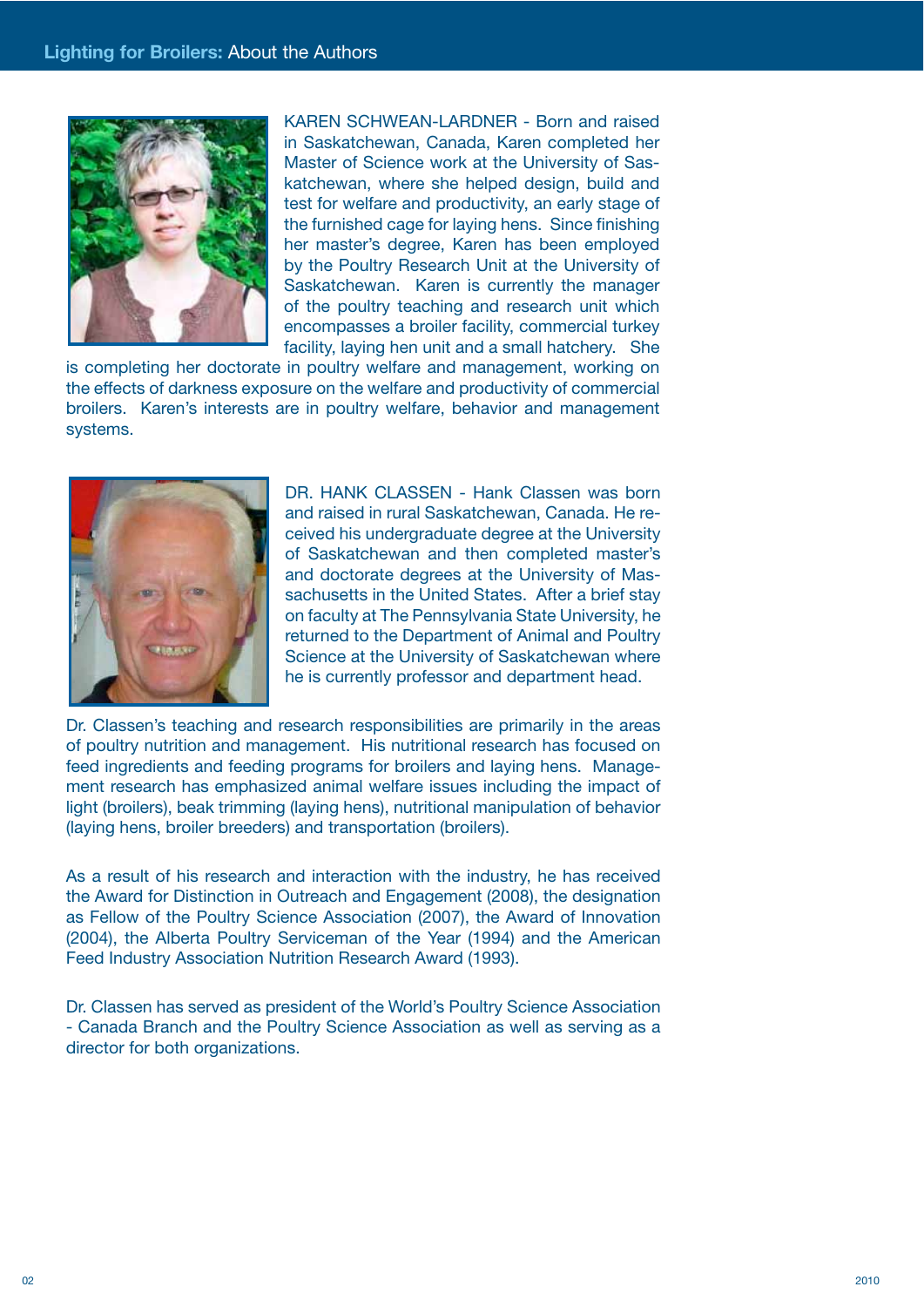# **SUMMARY**

Traditionally, it has been assumed that using long daylengths for broilers will maximize growth rate. However, recent research examining the relationship between daylength and a range of characteristics in commercial broilers has shown that this is not always correct. This document gives updated information on the response of broilers (production, meat yield and welfare parameters) to daylength.

The key points are:

- The response to daylength does not differ between strains or sexes.
- Broiler performance is not optimized by providing 23 hours of light and this lighting program is not recommended.
- Providing broilers with 23 hours of light has a negative effect on - growth rate
	- feed intake
	- mortality
	- processing performance
	- broiler welfare
- Broiler performance and welfare are optimized when between 17

and 20 hours of light are given.

Please Note: The following abbreviation applies to this document.

 $L =$  Hours of Light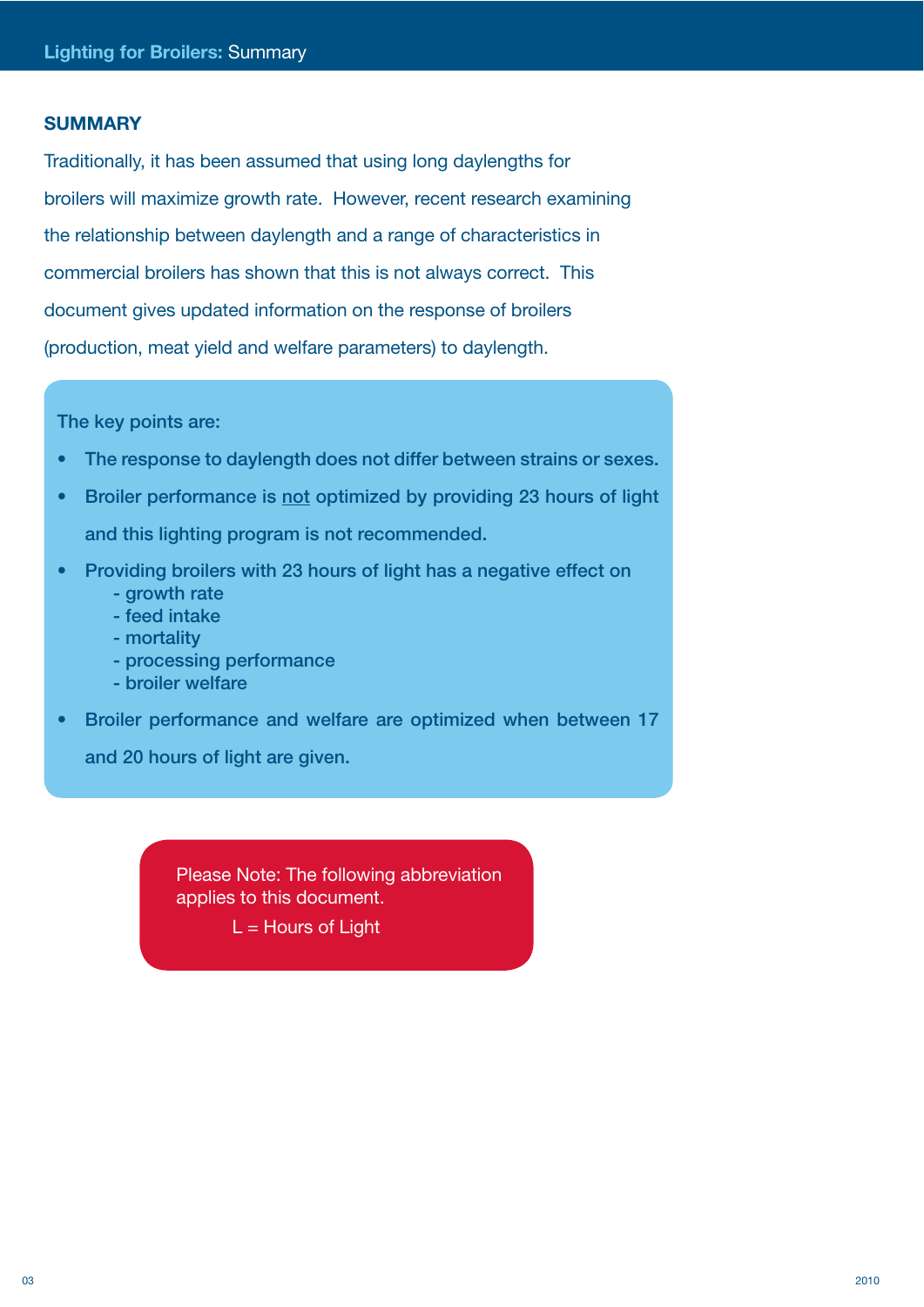# **INTRODUCTION**

Light is an important management technique in broiler production and is composed of at least three aspects, light wavelength, light intensity and photoperiod length and distribution. The latter aspects can be considered independently but are known to have interactive effects. By far the most research on broiler lighting has been devoted to the impact of photoperiod length and distribution. Traditionally, it has been assumed that using long daylengths in management schemes allowed maximum feeding time and, as a consequence, maximum growth rate. A joint research program between Aviagen and the University of Saskatchewan examined the relationship between darkness exposure and a range of characteristics in commercial broilers. The documents associated with this research will describe the impact of 14 (14L), 17 (17L), 20 (20L) and 23 (23L) hours of light per day with all darkness provided in one period on broiler production and meat yield parameters, welfare and bird health.

# **MATERIALS AND METHODS**

Four trials were conducted to study the effect of daylength, broiler sex and strain and their interactions on production parameters in broilers. **Table 1** summarizes the final ages and stocking densities used in the trials. A total of just over 16,000 broilers were included in these trials. Two strains were tested (Ross x Ross 308 and Ross x Ross 708) in each trial and sexes were housed separately. Statistical analysis failed to demonstrate major strain by lighting program or strain by sex interactions on traits measured. The lack of interactions indicates that the two strains and sexes react similarly to lighting changes and therefore, this report focuses primarily on lighting effects.

| <b>Trial Number</b> | <b>Total Bird Numbers</b> | <b>Slaughter Age</b> | <b>Maximum Final</b><br><b>Stocking Density</b> |
|---------------------|---------------------------|----------------------|-------------------------------------------------|
|                     | 5040                      | 31 or 39 days        | 24 kg/ $m2$                                     |
|                     | 4464                      | 39 or 49 days        | 30 $kg/m2$                                      |
| 3                   | 3712                      | 39 days              | 30 $kg/m2$                                      |
|                     | 2912                      | 48 days              | $30 \text{ kg/m}^2$                             |

**Table 1:** Experimental details.

Lighting program treatments consisted of graded amounts of daylength to allow the description of relationships between daylength and particular production traits. The lighting treatments were 14 (14L), 17 (17L), 20 (20L) and 23 (23L) hours of light per day with all darkness provided in one period. All birds were exposed to 23L with 20 lux (2 foot candles[fc]) light intensity until 7 days of age when they were placed on experimental lighting treatments. The light intensity was reduced to 8 lux (0.8 fc) at the same time. Light intensity was measured at bird height at the center of the middle pen within each room on the day of chick placement and again at the initiation of lighting programs at 7 days of age. Experimental rooms had light traps on fans and inlets to eliminate light entry. The light source was incandescent bulbs.

The research was completed in eight environmentally independent rooms each subdivided into 12 pens (6 pens of males (53 males per pen) and 6 pens of females (63 females per pen)) and environmental conditions were similar to commercial settings. Each lighting program was replicated in two rooms in each trial. The broiler chicks were hatched in a commercial hatchery. Wheat straw was used as litter material in cleaned and disinfected pens in trials 1 and 2, while reused wheat straw based litter was used in trials 3 (reused 2 times) and 4 (reused 3 times). Room temperature followed standard industry practice with a gradual reduction from brooding temperatures to  $22^{\circ}C$  (72 $^{\circ}F$ ). Feed (1 tube feeder per pen; 0 to 24 days – 110 cm (44 inch) circumference; 24 days to market – 137.5 cm (55 inch) circumference) and water (Lubing 4087 nipple drinkers with 6 nipples per pen) were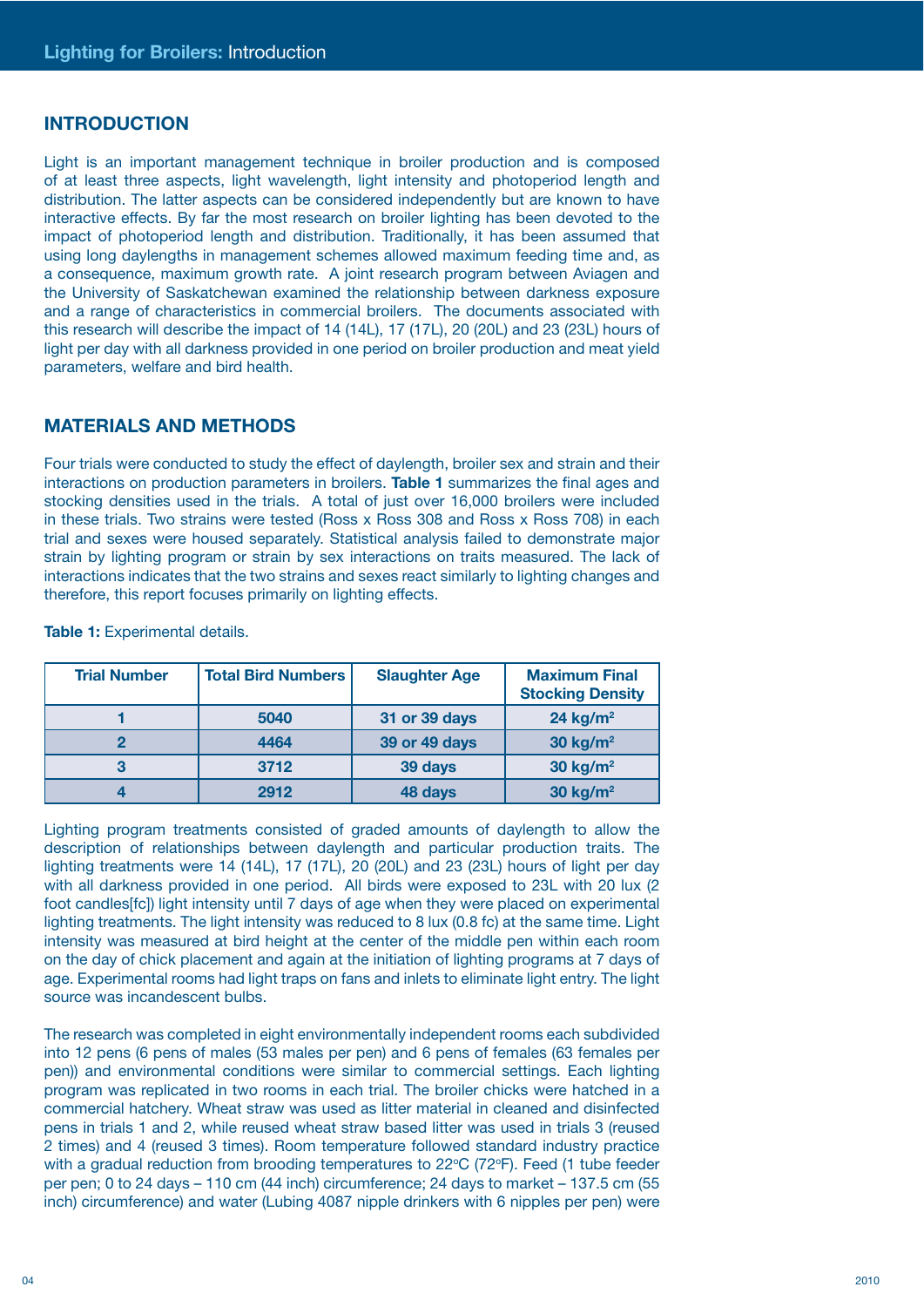provided on an ad libitum basis. Feed allocation was based on the number of birds placed and provided 0.5 kg (1.1 lb) Starter (crumbled form), 2 kg (4.4 lb) Grower (crumble) and the balance of feed as Finisher 1 (pellet). For birds grown to 49 days of age, 1.6 kg (3.5 lb) of Finisher 1 was fed, and Finisher 2 was subsequently fed until the end of the trial. All diets were primarily based on corn and soybean meal. See **Table 2** for diet and nutrient specifications for trials 1 and 2, and **Table 3** for trials 3 and 4.

| Ingredients: (%)                      | <b>Starter</b> | <b>Grower</b> | <b>Finisher 1</b> | <b>Finisher 2</b> |
|---------------------------------------|----------------|---------------|-------------------|-------------------|
| Corn                                  | 54.16          | 58.77         | 64.17             | 67.83             |
| Soybean meal                          | 37.60          | 32.70         | 27.50             | 24.80             |
| Canola oil                            | 3.25           | 4.00          | 4.00              | 3.35              |
| Di-calcium phosphate                  | 1.92           | 1.72          | 1.62              | 1.40              |
| Limestone                             | 1.56           | 1.41          | 1.36              | 1.24              |
| Salt                                  | 0.35           | 0.37          | 0.36              | 0.33              |
| Vitamin/Mineral premix <sup>1,2</sup> | 0.19           | 0.19          | 0.19              | 0.14              |
| Choline chloride <sup>3</sup>         | 0.07           | 0.09          | 0.11              | 0.12              |
| <b>DL-Methionine</b>                  | 0.28           | 0.23          | 0.17              | 0.20              |
| L-Threonine                           | 0.02           | 0.01          | 0.00              | 0.03              |
| <b>L-Lysine HCL</b>                   | 0.17           | 0.11          | 0.11              | 0.15              |
| Pro-Bond (Pea starch)                 | 0.26           | 0.15          | 0.15              | 0.15              |
| Sodium bicarbonate                    | 0.22           | 0.20          | 0.21              | 0.22              |
| Bio-cox 120                           | 0.06           | 0.06          | 0.06              | 0.06              |
| Rovomix E50 <sup>4</sup>              | 0.0004         | 0.0004        | 0.0004            | $\overline{0}$    |
| Nutrients: (%)                        | <b>Starter</b> | <b>Grower</b> | <b>Finisher 1</b> | <b>Finisher 2</b> |
| AME (kcal/kg) <sup>5</sup>            | 3050           | 3149          | 3200              | 3200              |
| Crude protein                         | 22.0           | 20.0          | 18.0              | 17.1              |
| Calcium                               | 1.00           | 0.90          | 0.85              | 0.76              |
| Non-phytate phosphorus                | 0.50           | 0.45          | 0.42              | 0.37              |
| Sodium                                | 0.21           | 0.21          | 0.21              | 0.20              |
| Arginine                              | 1.51           | 1.36          | 1.20              | 1.121             |
| Lysine                                | 1.38           | 1.20          | 1.06              | 1.021             |
| <b>Methionine</b>                     | 0.62           | 0.55          | 0.47              | 0.481             |
| Total sulphur amino acids             | 1.030          | 0.920         | 0.840             | 0.760             |
| <b>Threonine</b>                      | 0.88           | 0.79          | 0.70              | 0.691             |
| Tryptophan                            | 0.31           | 0.28          | 0.24              | 0.223             |

**Table 2:** Composition of diets used in trials 1 and 2 of the lighting research.

1 Supplied per kilogram of diet: vitamin A, 9425 IU; vitamin D, 3055 IU; vitamin E, 50 IU; vitamin K, 1.43 mg; thiamine, 1.95 mg; riboflavin, 6.5 mg; niacin, 65 mg; pyridoxine, 3.25 mg; vitamin B12, 0.013 mg; pantothenic acid,13.0 mg; folic acid, 1.1 mg; biotin, 0.163 mg and antioxidant, 0.081 mg.

2 Supplied per kilogram of diet: iron, 55 mg; zinc, 60.5 mg; manganese, 74 mg; copper, 5.5 mg; iodine, 0.72 mg; and selenium, 0.3 mg.

<sup>3</sup> The concentration of choline in the choline chloride premix is 60%.

4 The E concentration of Rovomix E50 is 500 IU/gram.

5 National Research Council 1994.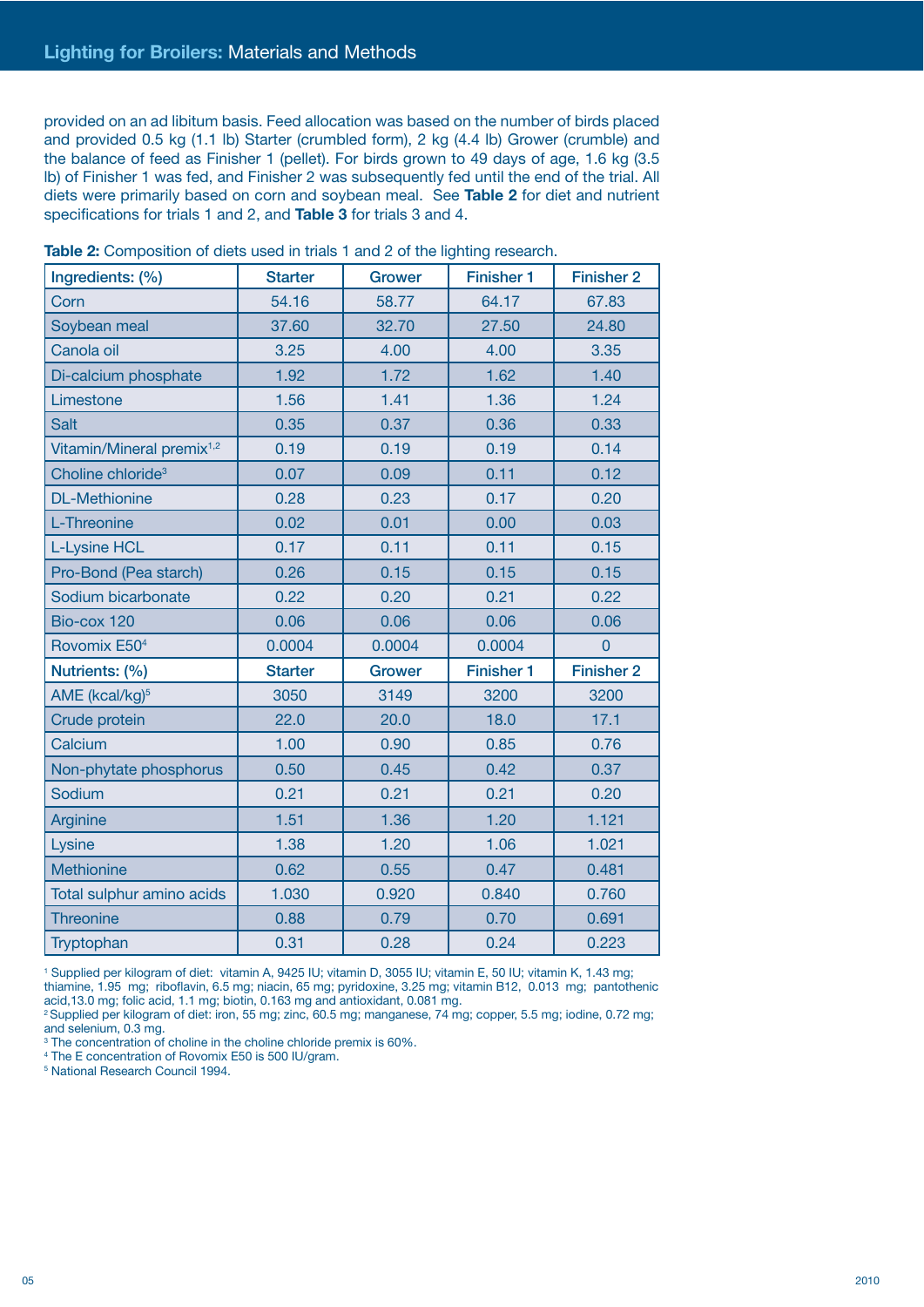| Ingredients: (%)                      | <b>Starter</b> | <b>Grower</b> | <b>Finisher 1</b> | <b>Finisher 2</b> |
|---------------------------------------|----------------|---------------|-------------------|-------------------|
| Corn                                  | 54.3           | 58.7          | 64.3              | 67.29             |
| Soybean meal                          | 37.5           | 32.62         | 27.47             | 25.40             |
| Canola oil                            | 3.3            | 4.15          | 4.10              | 3.35              |
| Di-calcium phosphate                  | 1.92           | 1.72          | 1.57              | 1.39              |
| Limestone                             | 1.58           | 1.40          | 1.39              | 1.24              |
| Salt                                  | 0.361          | 0.368         | 0.346             | 0.330             |
| Vitamin/Mineral Premix <sup>1,2</sup> | 0.126          | 0.127         | 0.127             | 0.127             |
| Choline chloride <sup>3</sup>         | 0.018          | 0.086         | 0.098             | 0.119             |
| <b>DL-Methionine</b>                  | 0.324          | 0.264         | 0.234             | 0.198             |
| L-Threonine                           | 0.083          | 0.051         | 0.041             | 0.031             |
| <b>L-Lysine HCL</b>                   | 0.173          | 0.112         | 0.007             | 0.146             |
| Pro-Bond (Pea starch)                 | 0.150          | 0.150         | 0.150             | 0.150             |
| Sodium bicarbonate                    | 0.210          | 0.200         | 0.200             | 0.220             |
| Rovomix E50 <sup>4</sup>              | 0.004          | 0.004         | 0.004             | 0.004             |
| Nutrients: (%)                        | <b>Starter</b> | <b>Grower</b> | <b>Finisher 1</b> | <b>Finisher 2</b> |
| AME (kcal/kg) <sup>5</sup>            | 3060           | 3163          | 3212              | 3200              |
| Crude protein                         | 21.7           | 19.7          | 17.6              | 17.1              |
| Calcium                               | 1.00           | 0.89          | 0.85              | 0.76              |
| Non-phytate phosphorus                | 0.50           | 0.45          | 0.41              | 0.37              |
| Sodium                                | 0.211          | 0.210         | 0.201             | 0.20              |
| Arginine                              | 1.511          | 1.358         | 1.200             | 1.121             |
| Lysine                                | 1.380          | 1.200         | 0.980             | 1.021             |
| Methionine                            | 0.665          | 0.582         | 0.528             | 0.481             |
| Total sulphur amino acids             | 1.030          | 0.920         | 0.840             | 0.760             |
| Threonine                             | 0.940          | 0.830         | 0.740             | 0.691             |
| Tryptophan                            | 0.309          | 0.275         | 0.241             | 0.223             |

Table 3: Composition of diets used in trials 3 and 4 of the lighting research.

1 Supplied per kilogram of diet: vitamin A, 9425 IU; vitamin D, 3055 IU; vitamin E, 50 IU; vitamin K, 1.43 mg; thiamine, 1.95 mg; riboflavin, 6.5 mg; niacin, 65 mg; pyridoxine, 3.25 mg; vitamin B12, 0.013 mg; pantothenic

acid,13.0 mg; folic acid, 1.1 mg; biotin, 0.163 mg and antioxidant, 0.081 mg. 2 Supplied per kilogram of diet: iron, 55 mg; zinc, 60.5 mg; manganese, 74 mg; copper, 5.5 mg; iodine, 0.72 mg;

and selenium, 0.3 mg. 3 The concentration of choline in the choline chloride premix is 60%. 4 The E concentration of Rovomix E50 is 500 IU/gram.

5 National Research Council 1994.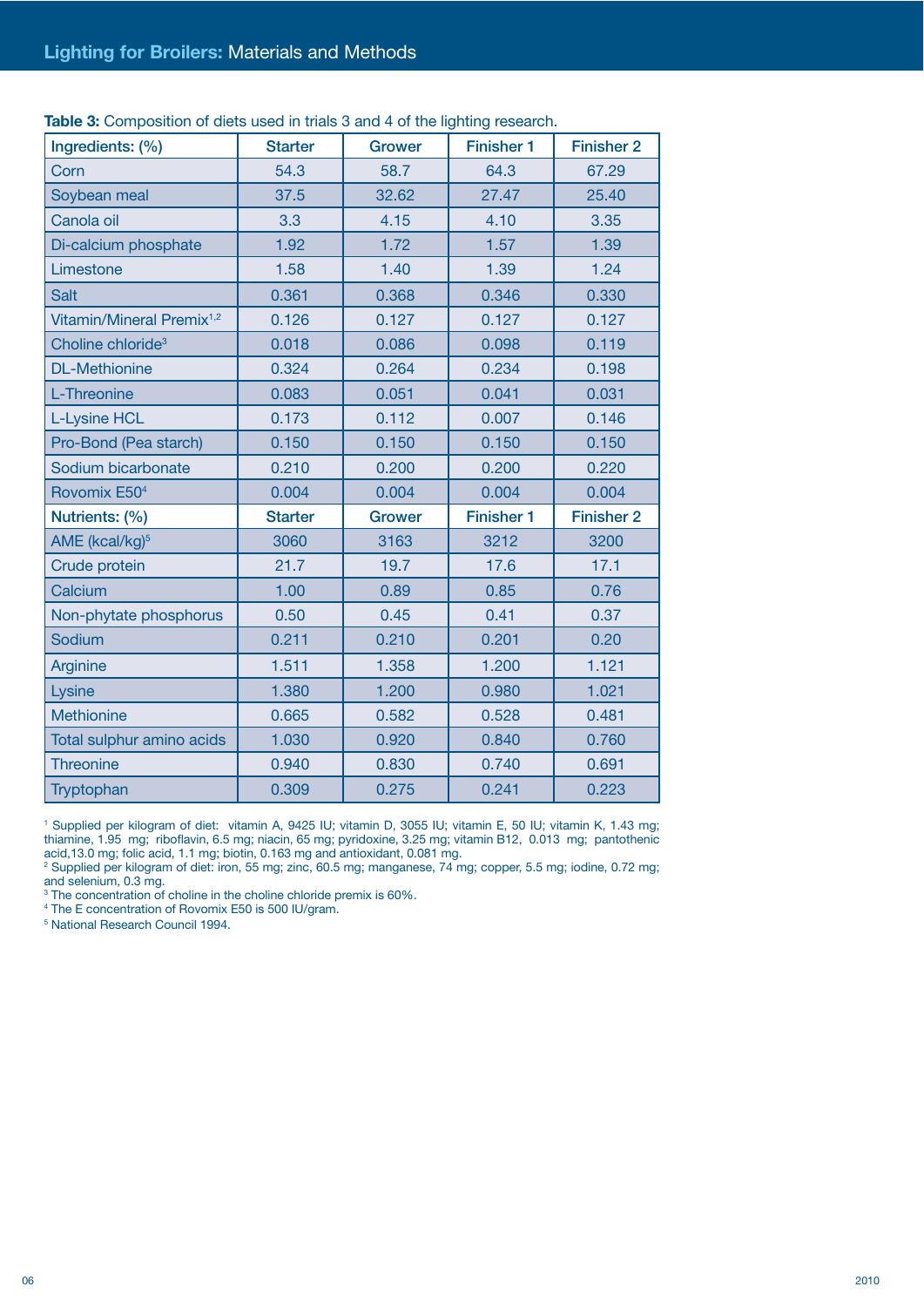Body weights and remaining feed were recorded at 0, 7, 31/32, 38/39 and for trials lasting longer, at 48/49 days of age, allowing feed efficiency, both with and without mortality correction, to be calculated. The flocks were examined on a daily basis and birds exhibiting signs of pain were euthanized. Mortality was collected twice per day, weighed, and along with culled birds, submitted for necropsy to determine the cause of death or morbidity.

For meat yield evaluation, randomly selected birds were double wing banded and individually weighed after feed (4 hours) and water (additional 2 hours) withdrawal. They were then sent to a commercial processing company for slaughter. Carcasses were retrieved at the processing plant, packed in ice and sent back to the University of Saskatchewan for the determination of meat yield. For each evaluation (within an age and experiment), 28 to 32 males and 28 to 32 females per genotype x lighting treatment subclass were dissected. Meat yield examination included measurement of breast (skin, Pectoralis major and Pectoralis minor), intact right thigh, left thigh (skin, meat, bone), intact right drum, left drum (skin, meat, bone), wings, abdominal fat and back/rack (remainder of carcass).

The statistical approach used in analyzing the data from this research was a 4 (daylength) x 2 (gender) x 2 (genotype) factorial arrangement with experiments considered blocks; lighting treatments were nested within room. A General Linear Model in SAS (Proc GLM of SAS) was used for analysis of variance, Duncan's Mean Test for mean separation and Regression (Proc Reg) and Response Surface Regression (Proc RSReg) for regression analysis. Percentage data was (log+1) transformed prior to analysis to normalize distribution. Differences were considered significant when the probability was less than 5% unless otherwise specified.

#### Key Points

- Four trials were conducted to determine the effect of daylength, broiler sex and strain on production parameters in broilers.
- Two strains were tested (Ross 308 and Ross 708) and sexes were housed separately.
- The lighting treatments were 14 hours of light, 17 hours of light, 20 hours of light and 23 hours of light per day, with all darkness provided in one period.
- All birds received 23 hours of light at 20 lux for the first 7 days.
- Diets were primarily a corn/soybean meal mix. The Starter was crumbled, the Grower was a crumble and the Finisher was pellets.
- Body weights and feed intake were recorded at 0, 7, 31/32, 38/39 and 48/49 days of age.
- FCR (feed:gain) was calculated with and without correction for mortality.
- Meat yield evaluation was completed at the University of Saskatchewan after the birds had been slaughtered at a commercial processing plant.
- There was no difference in the way the two strains or the sexes responded to lighting. The focus of this report is the influence of lighting on 'average' broiler performance.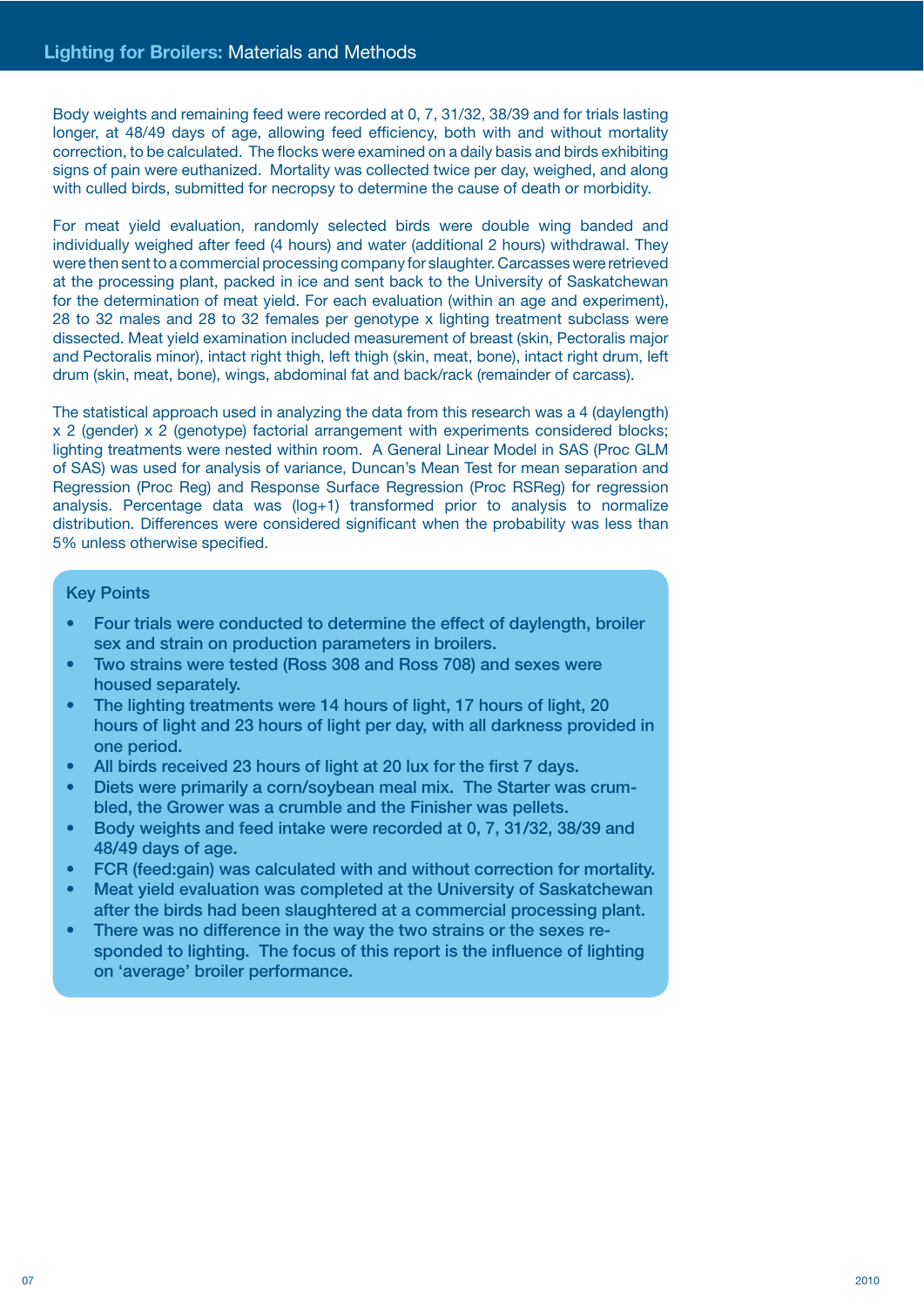# **INFLUENCE OF DAYLENGTH ON BROILER PRODUCTION AND MEAT YIELD**

This section will describe the impact of 14 (14L), 17 (17L), 20 (20L) and 23 (23L) hours of light per day with all darkness provided in one period on production and meat yield parameters.

#### **Growth Rate**

Chicks used in these experiments had an average initial weight of 42 grams across lighting treatments and experiments. Growth rate was high in all experiments with values approximately 15% higher than published Ross broiler performance objectives.

The number of hours of daylength had an important impact on growth rate and the effects were dependent on age at marketing. At 31/32 days, body weight responded to daylength in a quadratic manner - with a significant peak in body weight at 20L (**Figure 1**). This challenges the paradigm that constant or near-constant light results in highest body weights for birds marketed at younger ages. Decreasing daylength to less than 20L reduces body weight. Even at this early market age, broilers given 17L were not significantly different in growth rate in comparison to birds given 23L.



**Figure 1:** Effect of daylength on body weight at 31/32 days of age.

For birds reared to 38/39 days, a similar trend exists (**Figure 2**). Again quadratic in nature, the heaviest weights were achieved with 20L with lower values on either side of this point. The 23L treatment actually resulted in numerically lower weights than those provided with 17L - indicating that as birds age they adapt, given sufficient time and can modify their feeding behavior to compensate for shorter days and longer dark periods.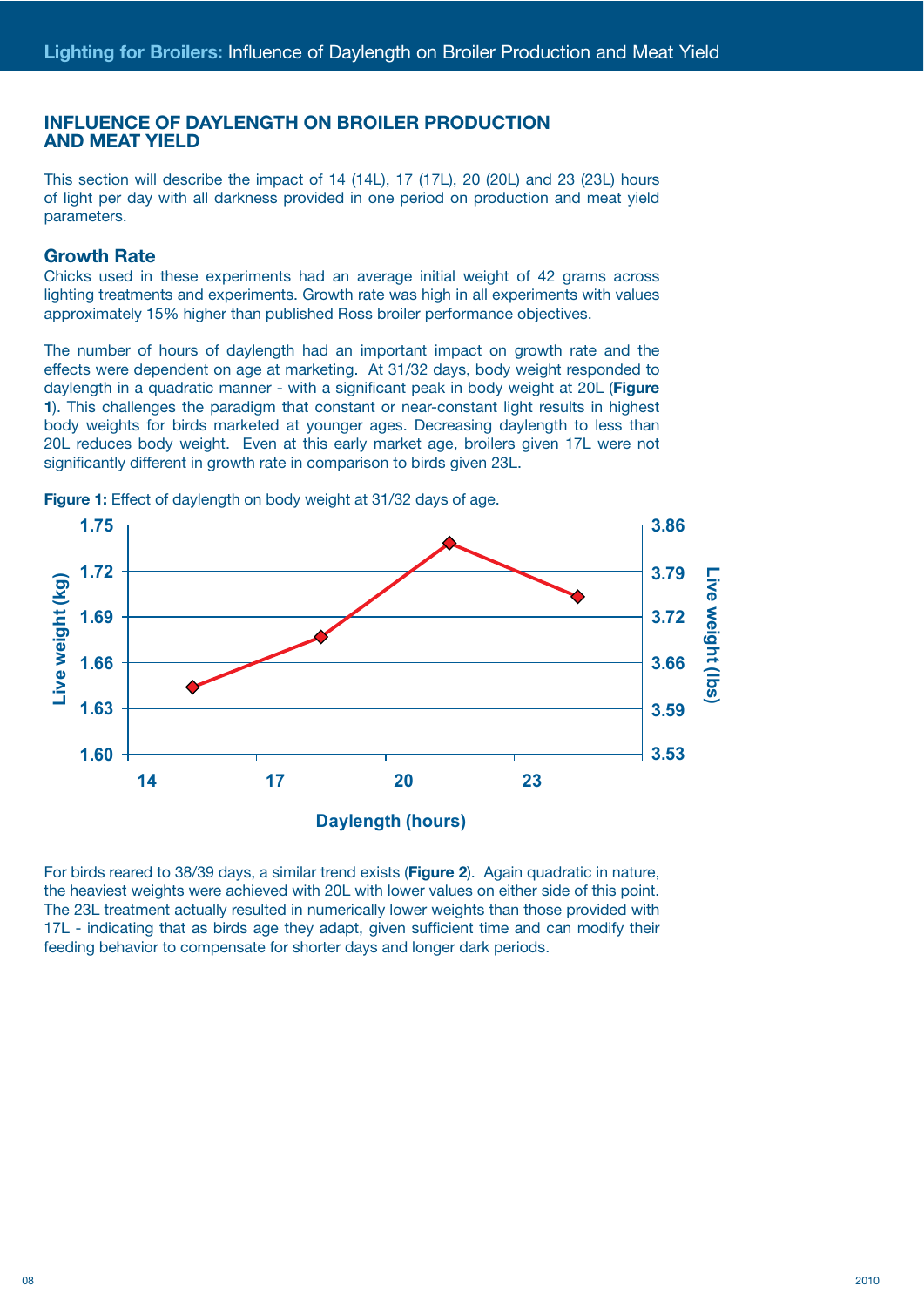

**Figure 2:** Effect of daylength on body weight at 38/39 days of age.

When birds were grown to heavier weights, (approx. 3.2 kg at 48/49 days), increasing the length of the dark period was beneficial. Maximum body weight was achieved for broilers given 17L and 20L treatments. Birds given 14L demonstrated compensatory growth and were equal in weight to those raised on 23L (**Figure 3**). In conclusion, broilers raised to older market weights have more opportunity to compensate for a reduction in growth rate earlier in life due to shorter daylength.

**Figure 3:** Effect of daylength on body weight at 48/49 days of age.

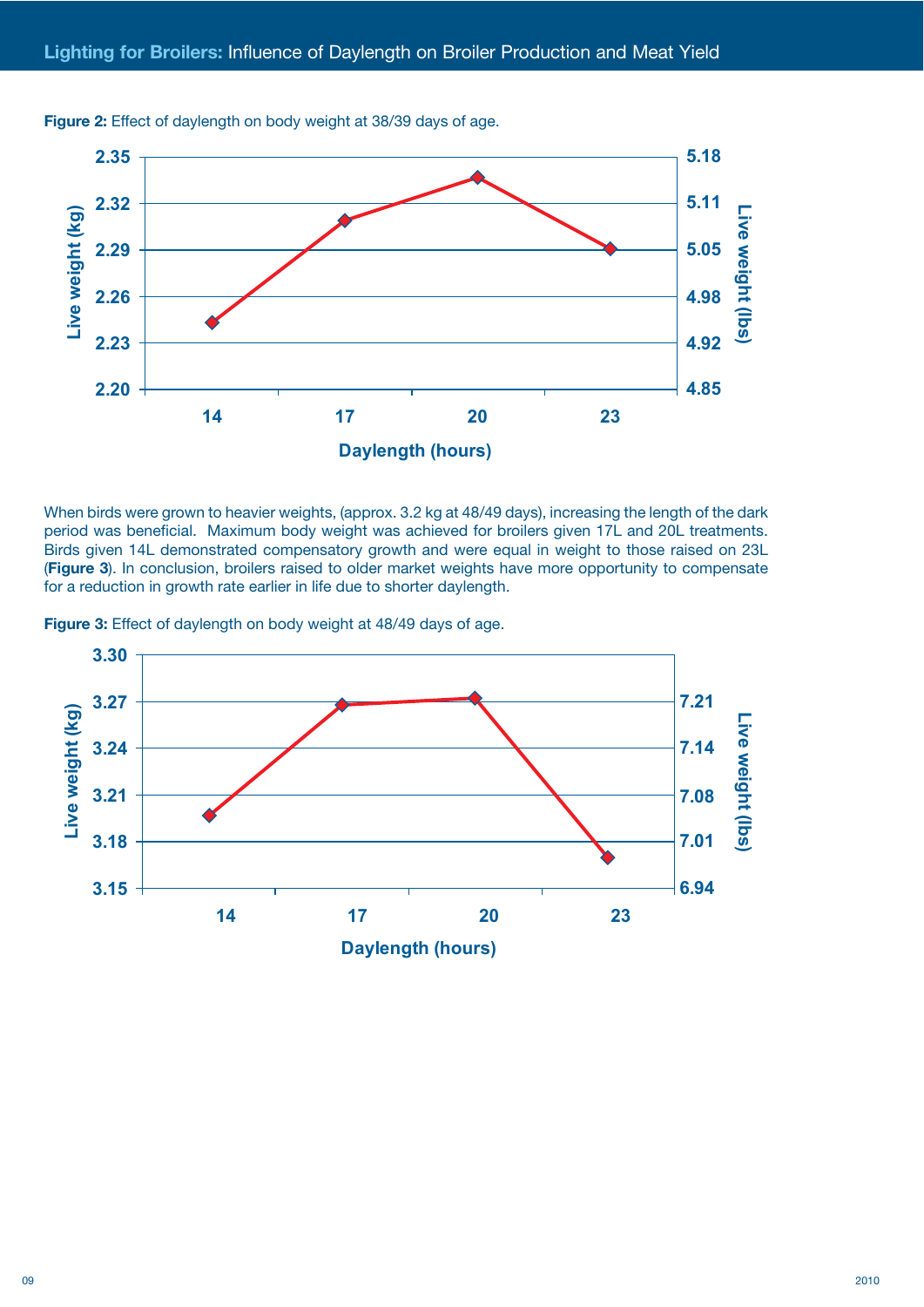#### Key Points

- Hours of daylength have an important impact on growth rate with the effects being dependent upon marketing age.
- Providing broilers with 20 hours of light a day gave the highest growth rate at all ages.
- As birds age they are able to adapt to shorter daylengths. Broilers marketed at older ages perform relatively better on shorter daylengths than birds marketed at younger ages.
- Short daylengths (i.e. 14 hours of light) lead to a reduced growth rate regardless of market age.
- Increasing daylength to 23 hours a day also has a negative impact on growth rate. The data from this trial do not support the idea that providing near constant light (23 hours) will achieve the highest growth rates.

# **Feed Consumption**

Feed consumption is also affected by daylength (**Table 4**). In general, the feed consumption response looks very much like that for growth rate. For all marketing ages, broilers given 20L ate more than other treatments. As with growth rate, the comparison of 20L to 23L does not support the belief of many that more time for feeding always results in more feed intake. Since broilers prefer to eat during the day, it is expected that broilers given days shorter than 20L would eat less and the data support this concept. As mentioned for growth rate, the results also show that broilers adjust their eating behavior to compensate for the shorter daylength as they get older. Although the concept of bigger birds eating more and smaller birds eating less is shown at smaller market ages (0-31/32 days), this is not necessarily the case in birds marketed later. For example, birds given 14L gained the same weight from 0 to 48/49 days as 23L birds, but ate significantly less feed. For the same marketing age, the 17L birds ate less than 20L broilers despite the fact that they gained the same weight. This difference relates to better feed efficiency for broilers given a shorter day and longer night period.

|              | 14L:10D           | 17L:7D            | <b>SEM</b>        |                   |       |
|--------------|-------------------|-------------------|-------------------|-------------------|-------|
| 0-31/32 days | $2.43^{D}$        | 2.57 <sup>c</sup> | 2.68 <sup>A</sup> | 2.61 <sup>B</sup> | 0.013 |
| 0-38/39 days | 3.58 <sup>c</sup> | 3.75 <sup>B</sup> | 3.87 <sup>A</sup> | 3.78 <sup>B</sup> | 0.020 |
| 0-48/49 days | 5.69 <sup>c</sup> | 5.94 <sup>B</sup> | $6.15^{A}$        | 5.89 <sup>B</sup> | 0.057 |

**Table 4:** Effect of daylength on feed consumption (kg/bird).

ABCD Means with different superscripts within an age are significantly different ( $P < 0.05$ )

#### Key Points

- Feed intake was highest in broilers given 20 hours of light a day. There was a marked and significant reduction in feed intake when daylength was decreased below or increased above this.
- Broilers adjust eating behavior to compensate for shorter daylengths as they get older.
- In birds marketed at older ages (48/49 days) differences in feed intake are not related to body weight gain, but are the result of improved feed efficiency when shorter days and longer nights are given (see below).
- Feed intake data does not provide support for the idea that near constant light (23 hours of light a day) will result in an increased feed intake by allowing maximum feeding time.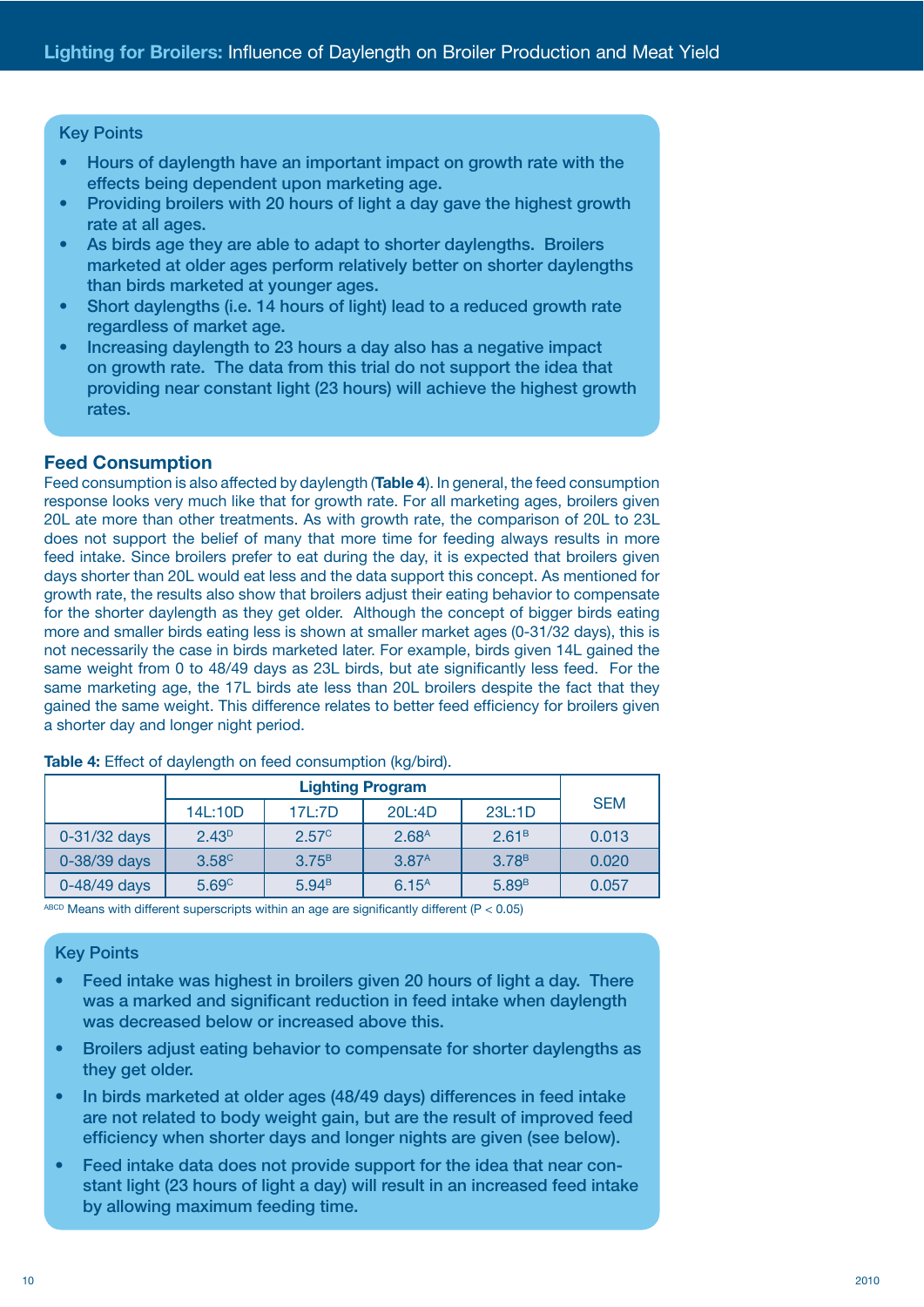# **Feed Efficiency**

#### **Feed to Gain Ratio**

Feed to gain ratio (F:G) is a common method of assessing feed efficiency in the broiler industry and the effects of daylength on this characteristic, without mortality or body weight correction, are shown on **Figures 4**, **5** and **6**. F:G for 0-31/32 days improved quadratically with decreasing daylength, so that the most efficient birds were raised under 14L (**Figure 4**). F:G of birds on 20L and 23L are similar.



**Figure 4:** Effect of daylength on feed to gain ratio of broilers from 0 to 31/32 days of age.

The data for 0-38/39 days are similar (**Figure 5**). The response is again quadratic and decreasing daylength improves F:G. The effect of daylength is not related to body-weight gain as birds raised on 23L were the same weight as birds given 17L, yet 17L results in a significant improvement in F:G.



**Figure 5:** Effect of daylength on feed to gain ratio of broilers from 0 to 38/39 days of age.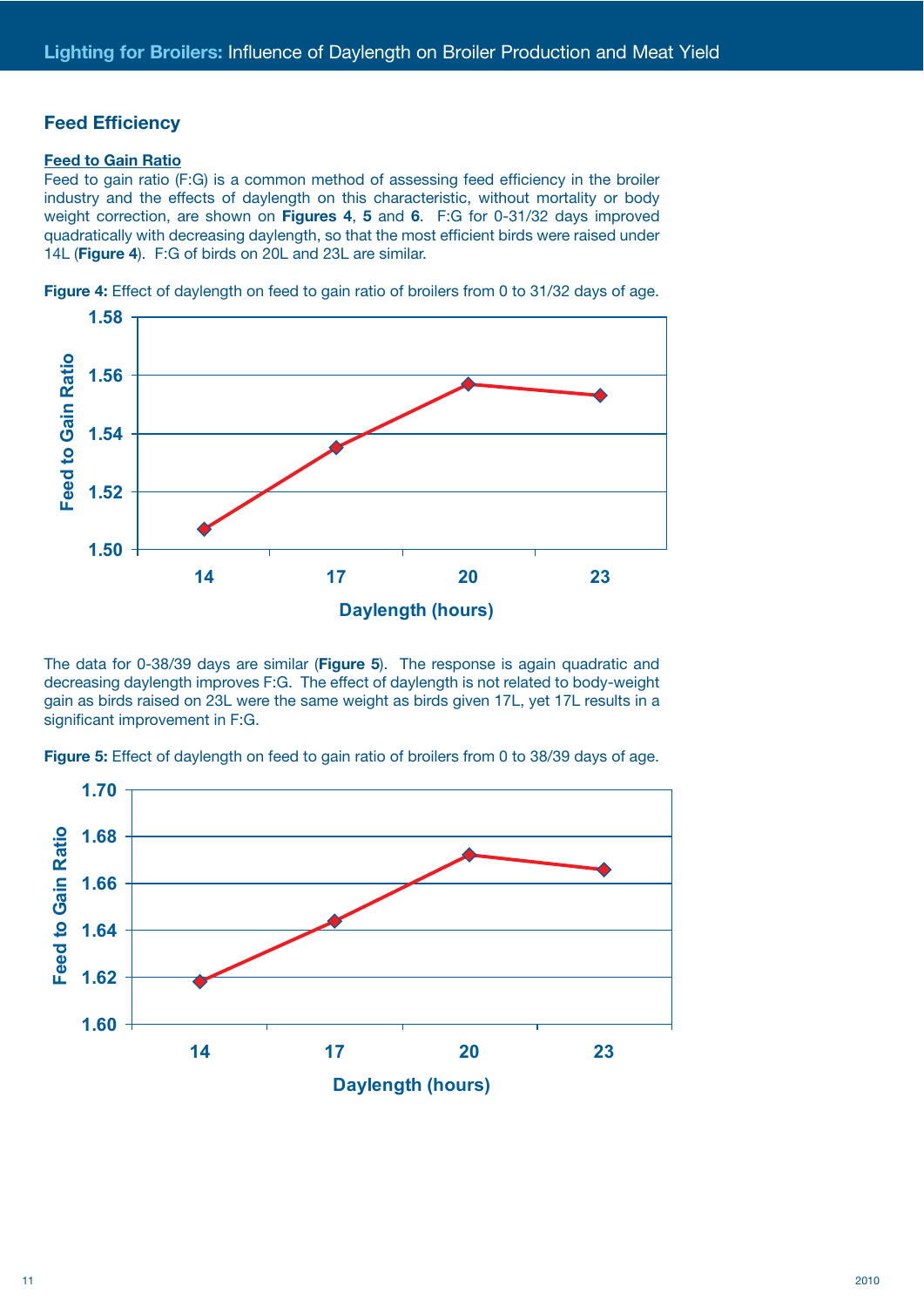**Figure 6** shows the data for the market age of 0-48/49 days. The shape of the curve is similar to other market ages and again the improvement in F:G for shorter daylengths is not due to a difference in growth rate as both 14L and 17L broilers were equal to or greater in weight than the 23L birds.



**Figure 6:** Effect of daylength on feed to gain ratio of broilers from 0 to 48/49 days of age.

This research did not establish the reason for the beneficial effect of short daylength on F:G but it can help define potential mechanisms which include an impact on mortality, changes in maintenance requirements associated with activity and changes in bird metabolism during the dark period. Mortality effects are described below and are partially responsible for the beneficial effect of daylength on F:G. However, the beneficial effect remains even after the results are corrected for the weight of dead and culled birds. Based on the findings of other data collected in this research (see welfare section), the effect is not due to bird activity. Even when darkness was included in the total behavioral assessment, birds on short daylength are in fact more active than those on longer days. Another possible reason for the improved F:G is the reduced maintenance requirement associated with lower metabolism that is known to occur during darkness.

#### Key Points:

- Feed efficiency is improved with decreasing daylength (longer night periods); the best feed efficiency occurred when broilers were given 14 hours of light regardless of market age.
- This improvement in feed efficiency is not due to differences in bodyweight gain but may be due to reduced maintenance requirements as a result of the lower metabolism that occurs during darkness.

#### **Feed to Gain (mortality corrected)**

Feed to gain ratio is the primary method of assessing feed efficiency in industry but in science, it can be useful to look at F:G corrected for the weight of mortality and culling. In this method, the weight of dead and culled birds is added to the live-weight gain and therefore results in an assessment of F:G that is independent of the incidence of mortality. The data for F:G mortality corrected are shown in **Figures 7**, **8** and **9** and are very similar to that for F:G. These results demonstrate that the broilers exposed to shorter daylength are more efficient independent of mortality.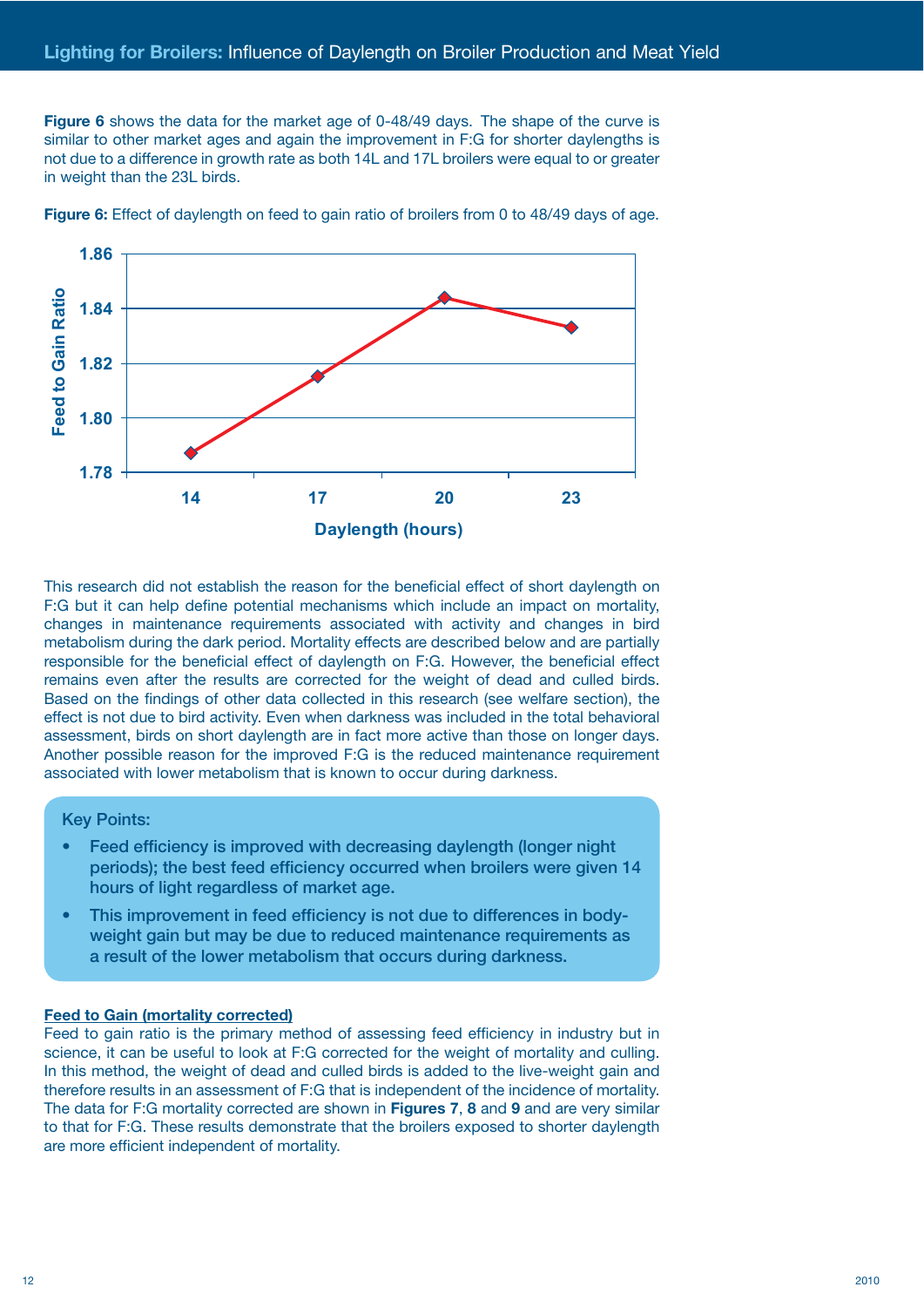



**Figure 8:** Effect of daylength on feed to gain ratio (mortality corrected) of broilers from 0 to 38/39 days of age.

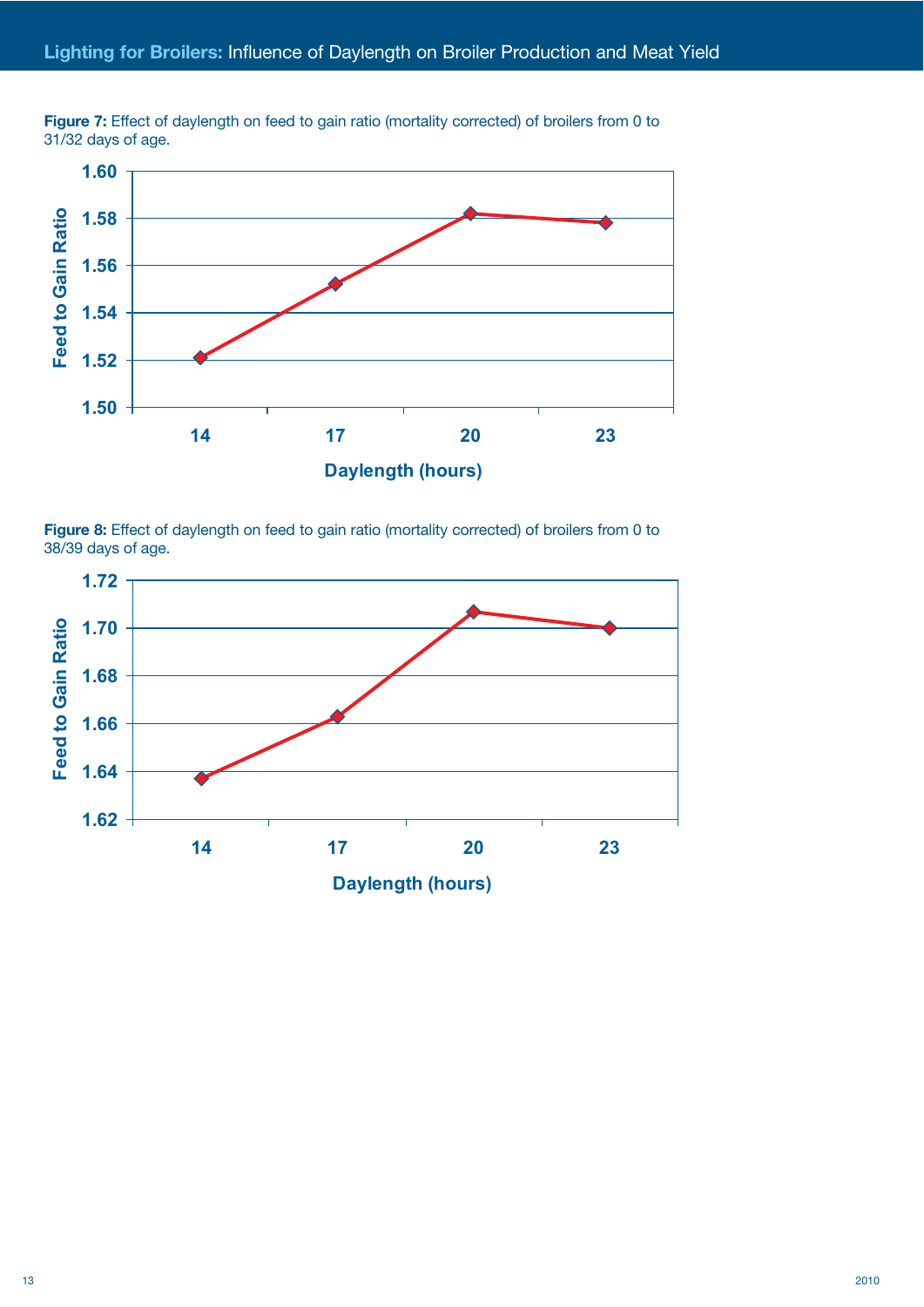

**Figure 9:** Effect of daylength on feed to gain ratio (mortality corrected) of broilers from 0 to 48/49 days of age.

# **Key Point**

• The benefits of shorter days on feed conversion efficiency are independent of mortality.

#### **Mortality**

The effect of daylength on the percentage of mortality and culls from 7 to 31/32, 38/39 and 48/49 days are shown in **Figures 10**, **11** and **12**. The data show that daylength has a linear impact on mortality and culls in a broiler flock. Reducing daylength results in less mortality and culls, regardless of slaughter age. It is noteworthy that reducing daylength below 17L did not result in a further reduction in mortality. Differences in mortality are primarily due to the incidence of sudden death syndrome, leg weakness and to a lesser degree bacterial infectious processes. **Example 19 Follow Franch Concerned Accords**<br> **XOOTABLITY**<br> **Mortality**<br>
the effect of<br>
8/49 days a<br>
mpact on me<br>
and culls, region of result<br>
incidence<br>
fectious provided incidence<br> **SOOTABLITY**<br>
SOOTABLITY<br>
<u>SOOTABLITY</u><br>

**Figure 10:** Effect of daylength on the incidence (%) of mortality and culls from 7 to 31/32 days of age.

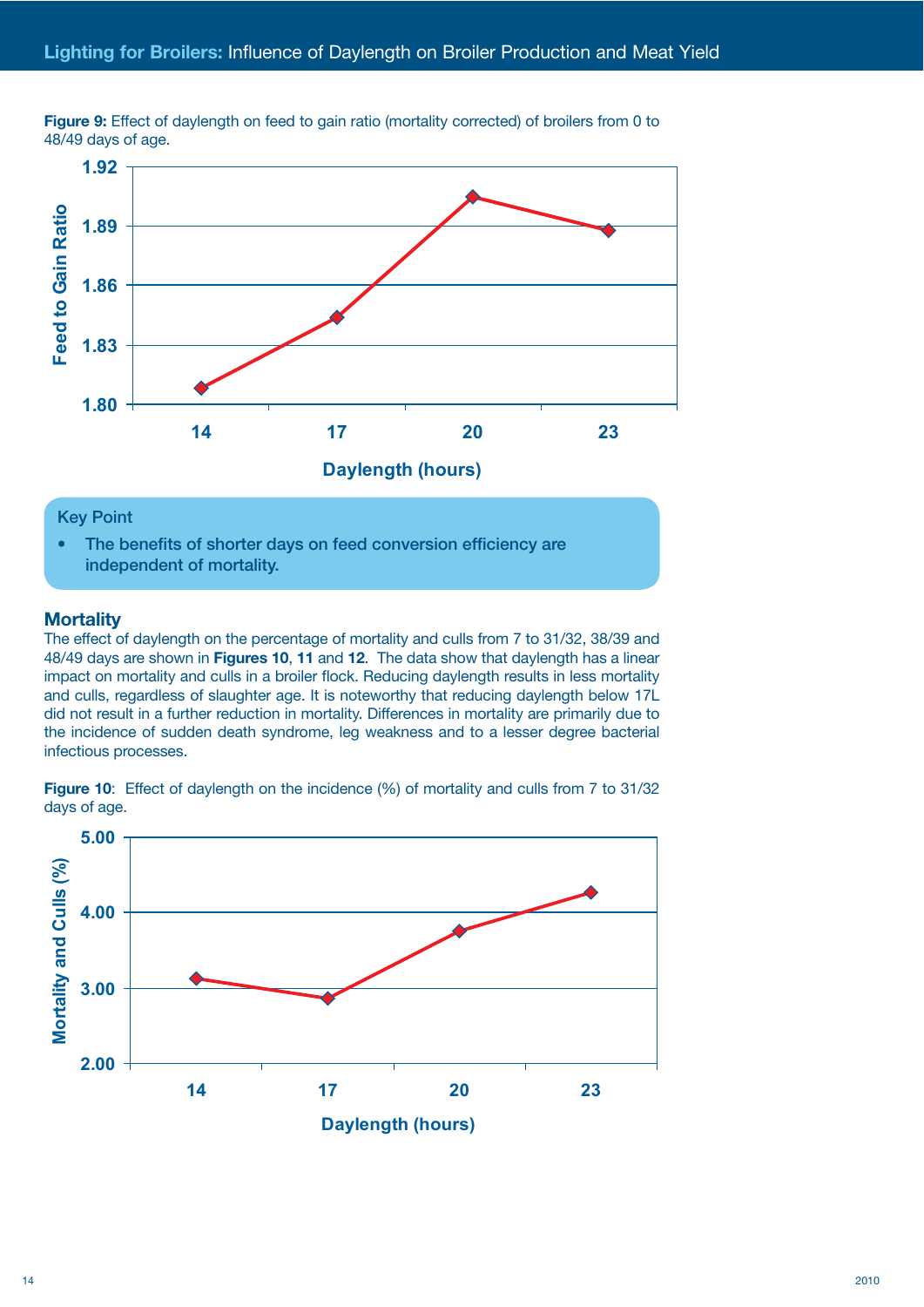

**Figure 11:** Effect of daylength on the incidence (%) mortality and culls from 7 to 38/39 days of age.

Figure 12: Effect of daylength on the incidence (%) of mortality and culls from 7 to 48/49 days of age.

![](_page_14_Figure_4.jpeg)

#### Key Points

- Reducing daylength results in less mortality regardless of slaughter age.
- However, there are no further benefits to mortality of reducing daylength to less than 17 hours of light.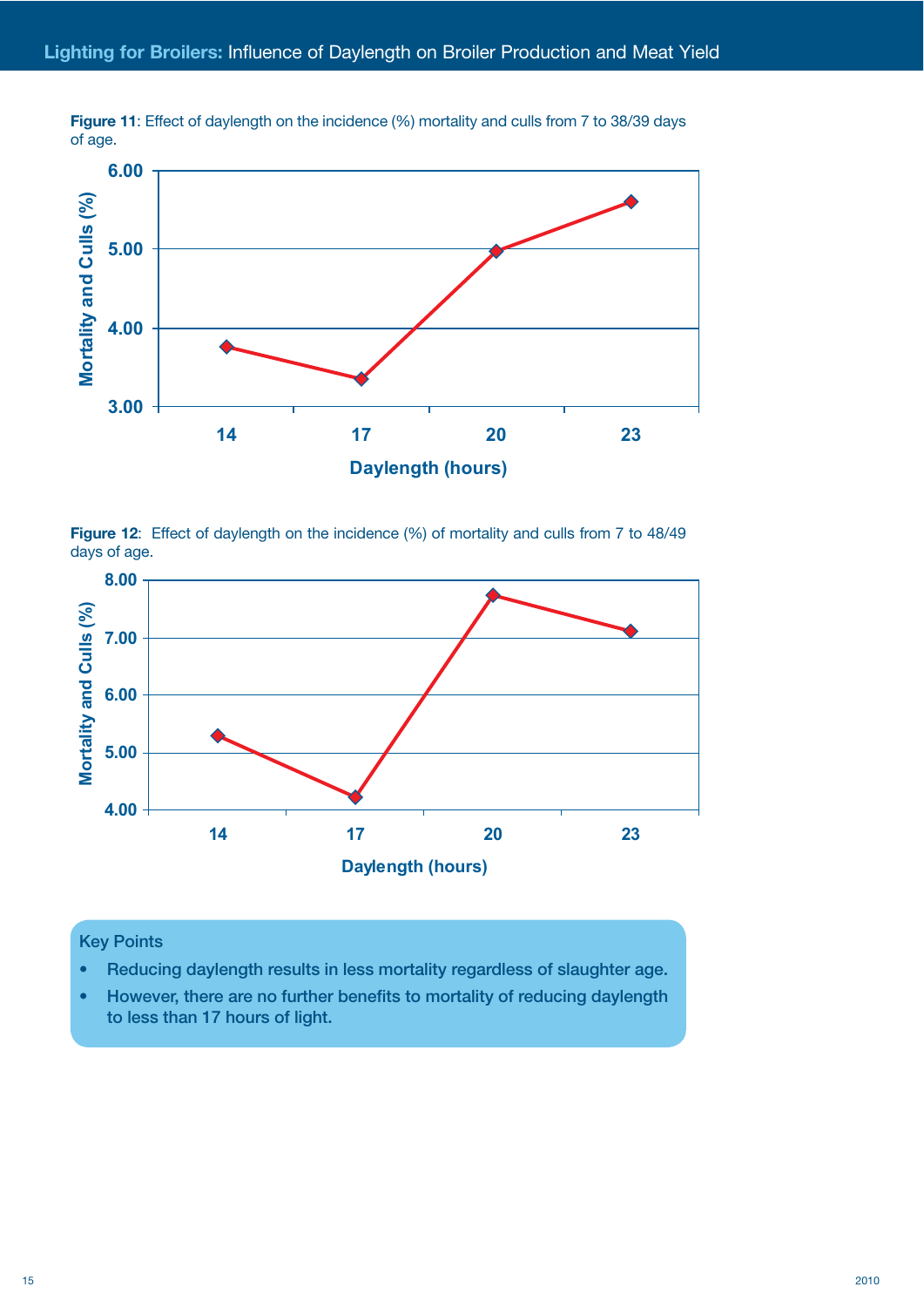# **Meat Yield**

Lighting had a major impact on meat yield with the impact partially age dependent. At 31/32 days of age lighting did not affect carcass yield but it increased with increasing daylength at 38/39 (linear) and 48/49 (quadratic) days of the age (**Figure 13**). The data also clearly demonstrate that carcass yield increases with broiler age.

![](_page_15_Figure_3.jpeg)

**Figure 13**: Effect of daylength and age on carcass yield (% of live weight) of broiler chickens.

An important and consistent effect of daylength on meat yield was found for breast meat (Pectoralis major, Pectoralis minor and total). For all ages examined, breast meat yield increased with daylength (**Figure 14**). As with carcass yield, the relationship changed with age. At 31/32 and 38/39 days, the relationship is linear while at 48/49 days it is quadratic with broilers given 20 and 23 hours of daylength equal in yield. Breast meat yield increased with broiler age.

**Figure 14:** Effect of daylength and age on breast meat yield (% of live weight) of broiler chickens.

![](_page_15_Figure_7.jpeg)

Although not as definitive as the increase in breast meat yield, increasing daylength tended to reduce the percentage of leg portions and in particular left drum meat yield which reduced linearly at all ages (**Figure 15**).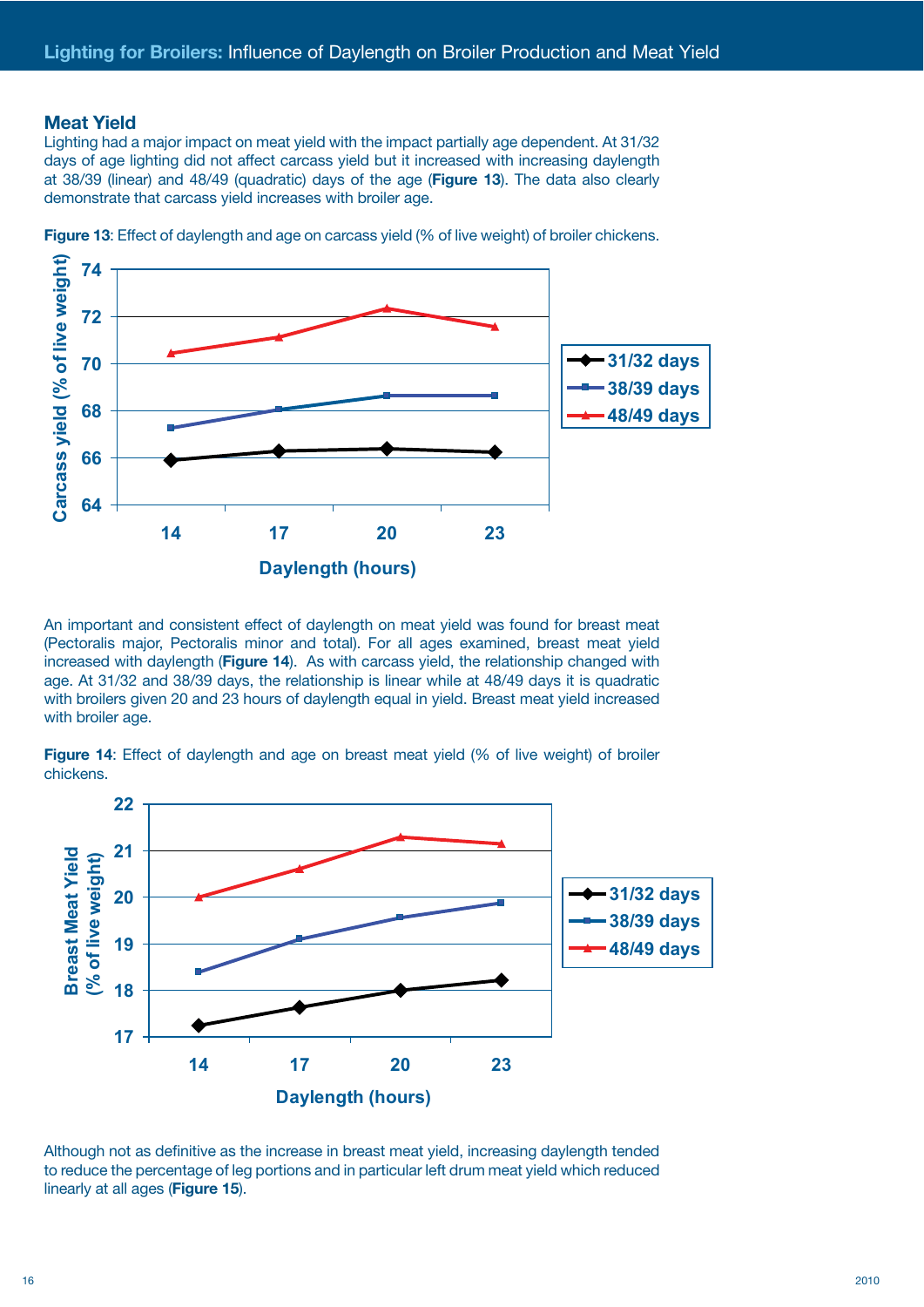![](_page_16_Figure_1.jpeg)

**Figure 15**: Effect of daylength and age on left drum meat yield (% of live weight) of broiler chickens.

Carcass fat is also an important characteristic but the current data do not allow for an easy assessment. As noted in the **Materials and Methods** section, abdominal fat is not a good indicator because of the processing technique, but other yield criteria can be used for interpretation. Some of the fat deposited by broilers is subcutaneous and this fat is mostly retained with the skin during the meat yield process. Therefore, proportionally heavier breast skin should be an indicator of a fatter carcass. Examination of the value for breast skin indicates that females have heavier weight than males. It is well established that females are slightly fatter than males and therefore this finding is what would be expected. This suggests that breast skin is a reasonable alternative for abdominal fat. Daylength does not affect breast skin and this can be interpreted that daylength does not have a major effect on carcass fat.

# Key Points

- Carcass yield was not affected by daylength in broilers marketed early (31/32 days). At older marketing ages (38/39 and 48/49 days) carcass yield was found to increase with increasing daylength.
- Breast yield was increased with daylength. But in older birds (those marketed at 48/49 days) there was no benefit of increasing daylength beyond 20 hours of light.
- Increasing daylength led to a linear reduction in drum meat yield.
- Daylength did not affect carcass fat content.

# **Conclusions - Influence of Daylength on Broiler Production and Meat Yield**

The daylength used in lighting programs can have important consequences on the growth and meat yield of broiler chickens. It can also affect welfare as indicated by the increase in the incidence of mortality and culls with increasing daylength. Broiler performance is not optimized at 23 hours of daylength regardless of the nature of the performance indicator and is not recommended. Growth is maximized at 20L at younger ages but in older broilers, the optimum appears to be between 17 and 20 hours. Feed efficiency is improved with more darkness within the range studied in this research. Shorter daylengths reduce mortality and the data indicate no improvement when 14 hours of daylength is compared to 17 hours. Meat yield is negatively affected by shorter daylength with particularly important effects on carcass and breast meat yield. The diversity of daylength effects makes selection of one lighting program for all broiler production situations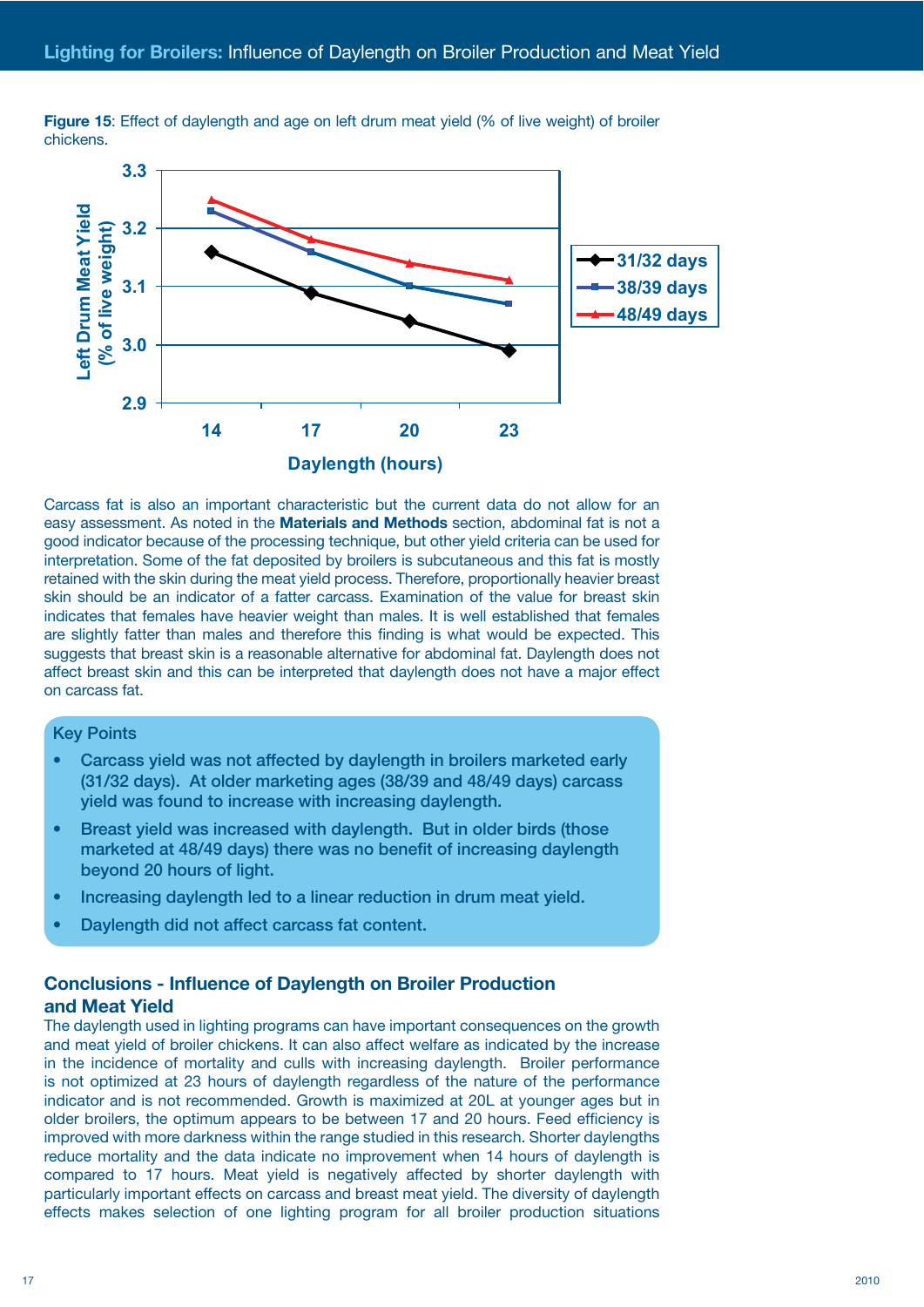impossible. Selection of lighting programs based on performance and meat yield indices must therefore consider a number of factors before a decision is reached.

Many factors need to be considered when selecting the right lighting program. The nature of the market (e.g. whole carcass, cut up, further processed) and age when birds are marketed are key factors. For example, the economic consequences of lighting on broilers slaughtered at a young age for cut up markets will be quite different than for birds raised an older market age for further processing. The cost of feed is another important factor with higher costs making the impact of daylength on feed efficiency much more important. The level and cost of mortality can vary among production systems and again can play an important role in establishing the right daylength.

Lighting programs also have the potential to interact with other management decisions and thus should preferably be considered together. A key aspect relates to feed intake. Since daylength has important physiological effects and can affect feed intake, factors that also affect feed intake need to be considered. For example, the negative effect of limited feeder space or higher than recommended housing density on feed intake may produce even poorer results when combined with short daylength. Similarly feeding a low energy feed or fed in mash form requires that birds have additional feeding time that should be considered when selecting a lighting program. The impact of lighting on health will also be more affected in rapidly growing birds than in those fed nutritionally limiting diets or in systems that slow growth below the Ross broiler performance objectives.

#### Key Points

- Response to daylength will not differ between strains or sexes.
- Growth and feed intake are maximized at 20 hours of light.
- Birds marketed at older ages (48/49 days) are able to adapt to shorter daylengths and daylength can be reduced to 17 hours of light with no effect on the growth rate of these broilers.
- In birds slaughtered at younger ages (31/32 days) shorter daylengths (below 20 hours of light) will have a clear negative impact on growth rate and feed intake.
- Feed efficiency is improved with shorter daylengths.
- Mortality is improved with shorter daylengths but there is no benefit in reducing daylength beyond 17 hours of light.
- Longer daylengths have a positive effect on meat yield.
- Ultimately, it is difficult to recommend one lighting program for all broiler production situations but the data from this trial shows that:
	- broiler performance is likely to be optimized at a daylength of between 17 and 20 hours of light.
	- broiler performance is not optimized by providing 23 hours of light and this lighting program is not recommended as it has a negative effect on growth rate, feed intake, mortality and processing performance.
	- When considering lighting programs the following need to be taken into account:
	- market (whole carcass, cut up, etc.).
	- age at slaughter.
	- cost of feed and impact of daylength on feed efficiency.
	- feed intake and the negative effect of limited feeder space or high stocking densities will be compounded by a short daylength.
	- feed type low density/mash feeds require increased feeding time and short daylengths will inhibit this and may reduce feed intake.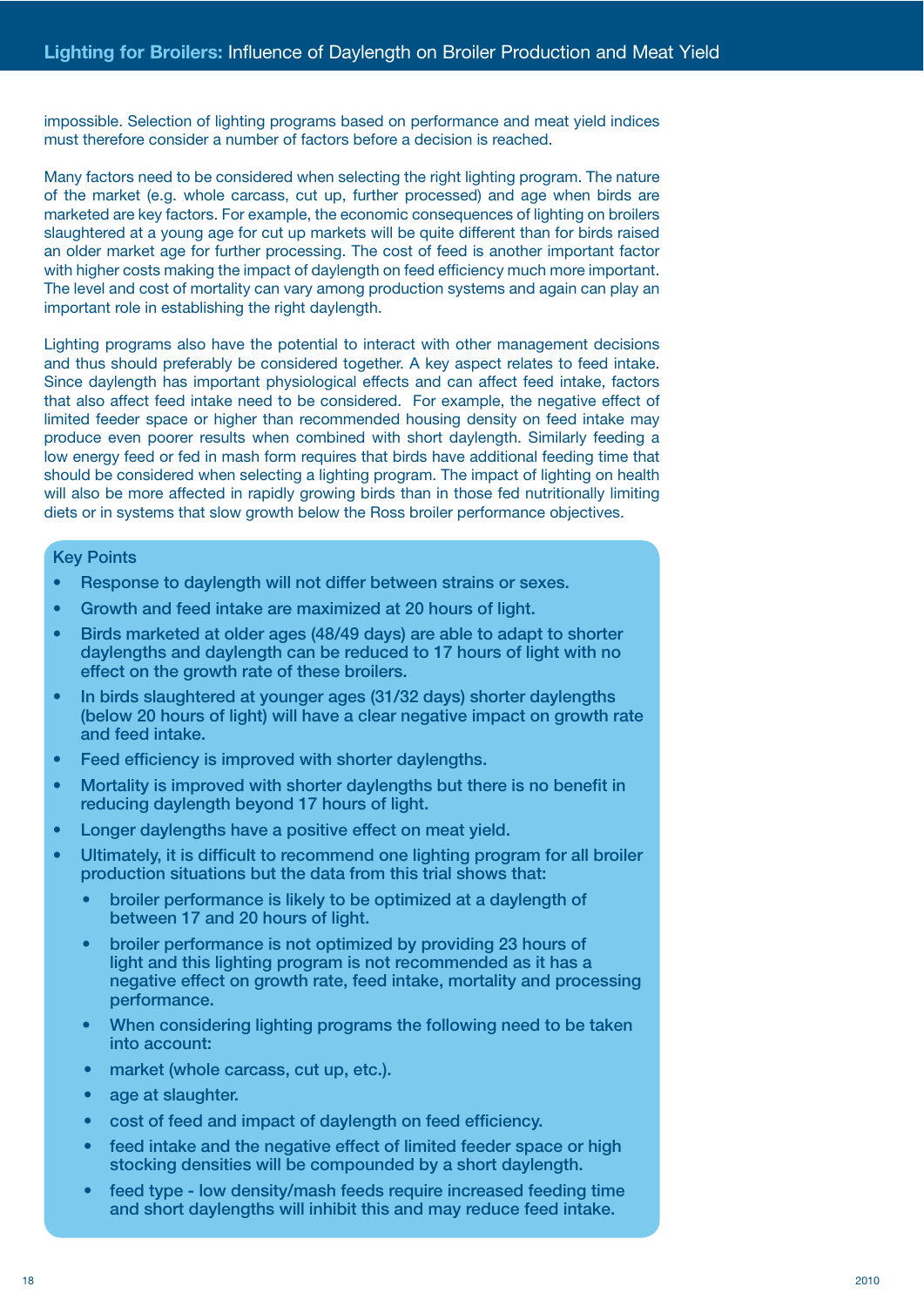# **INFLUENCE OF DAYLENGTH ON BROILER WELFARE**

This section will describe the impact of 14 (14L), 17 (17L), 20 (20L) and 23 (23L) hours of light per day with all darkness provided in one period on broiler welfare and health.

#### Broiler Welfare

The domestication of animals and the historically more recent intensification of their production for human use bring with it the responsibility to care for animals in ways that provide for their welfare. This is recognized by those that produce animals as well as by consumers and society as a whole. As a result, codes of practice and in some cases governmental legislation are used to guide animal production towards higher standards of husbandry and welfare. It is generally accepted that science should guide codes and regulations but in many cases, research is not sufficiently detailed to assist with this process. As with other types of livestock, guidelines are also required for intensively grown broilers. Therefore, it is important to understand both the production and welfare effects of broiler management practices such as use of lighting programs. This section presents research that evaluates the impact of daylength on broiler welfare.

It is important to understand what is meant by "welfare". There are many definitions but welfare assessment often has been suggested to fall into three main areas:

- Failure of an animal to cope with its environment
- Animal feelings
- Deviation from "normal" behavior

An animal's welfare is said to be affected when it can no longer cope with its environment or other stressors. An inability to cope can manifest itself by physiological changes in the body and can include disease or stress responses. It can also show itself through behavioral changes. Specifically, when behaviors that are motivated to occur in the animal no longer occur or change in frequency, this can indicate that welfare is compromised. An animal's feelings include pain, fear and stress, and can be difficult to measure but behavioral assessment can be useful for estimating an animal's feelings. Finally, welfare has been said to be compromised if an animal does not perform behaviors that its wild ancestors did. For example, if a bird no longer forages, then this implies that the welfare is affected negatively. With a wide range of welfare definitions, it is not surprising that measuring welfare can be difficult. In most cases, a single indicator is insufficient to establish welfare and a more accurate assessment is derived from the evaluation of multiple criteria, including production, physiological and behavioral parameters.

The research in this report was designed to help establish the effect of daylength on broiler welfare using a variety of welfare measurements. Practical graded levels of daylength were chosen to allow prediction of daylength effects on broiler welfare. Experimental daylengths were 14 (14L), 17 (17L), 20 (20L) and 23 (23L) of light with all darkness provided in one period.

#### Key Points

- It is important to understand the effects of lighting programs on both production and welfare if broiler management is to be optimized.
- The aim of this part of the research was to help establish the effect of daylength on broiler welfare using a variety of welfare measurements including production, physiological and behavioral parameters.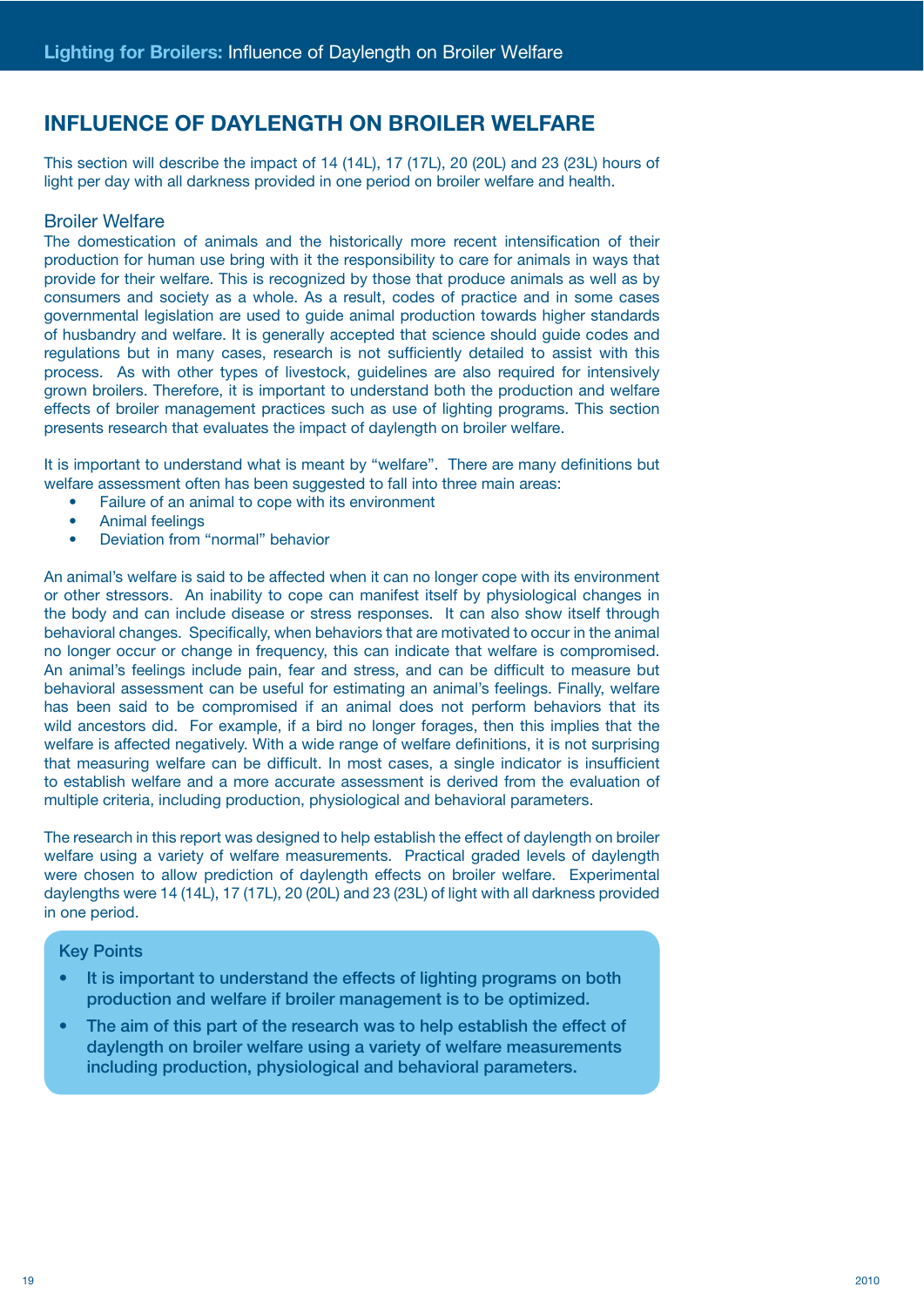## Production

Assessing welfare should never be completely based on production alone. However, identifying declining production that occurs unexpectedly may be indicative of less than optimum welfare. The production information for these experiments has been discussed in detail in the previous section titled Influence of Daylength on Broiler Production and Meat Yield but it is important to include a brief description here.

Chickens prefer to eat during the day and will not eat during darkness unless the daylength is very short or another environmental or other factor causes a shift in eating behavior. Therefore, limiting the time that birds have visual access of feeders and waterers by using shorter daylengths has generally been found to reduce growth rate, especially at younger ages and our data concurs with this finding. For example, birds given 14 hours of daylength weighed less than birds on other daylengths at 31/32 days of age. In this situation, the reduction in growth rate can be explained by less time to eat and is not likely a welfare concern.

Constant or near-constant photoperiods were introduced into broiler production because the long daylength allowed virtually constant access to feed and water and as a consequence it was logically concluded that broiler growth would be maximum in comparison to birds given shorter days. This did not occur in our work. In our experiments, which gathered production data over four experiments at various ages on close to 16,000 broilers, birds raised on near-constant (23L) photoperiods never grew the fastest. The older broilers got, the more darkness could be added to the lighting program and still outperform the near-constant photoperiod (**Table 5**). See **Figures 1**, **2** and 3 in the Production and Meat Yield section. The failure of birds given 23L to grow as fast as birds given 20L at any age or 17L at 48/49 days of age is not expected because the birds were able to see feeders and drinkers and had free access. No other limiting factor in the 23L lighting program is obvious and therefore, the reduced body weight may be indicative of reduced welfare.

| <b>Market age</b> |                    | Daylength (hours)  |                    |                    |  |  |  |  |  |  |
|-------------------|--------------------|--------------------|--------------------|--------------------|--|--|--|--|--|--|
| (days)            | 14                 | 17                 | 20                 | 23                 |  |  |  |  |  |  |
| 31/32             | 1.644 <sup>C</sup> | $1.677^B$          | 1.738 <sup>A</sup> | 1.703 <sup>B</sup> |  |  |  |  |  |  |
| 38/39             | $2.243^{\circ}$    | 2.309 <sup>B</sup> | 2.337 <sup>A</sup> | 2.291 <sup>B</sup> |  |  |  |  |  |  |
| 48/49             | 3.197 <sup>B</sup> | 3.268 <sup>A</sup> | 3.272 <sup>A</sup> | 3.170 <sup>B</sup> |  |  |  |  |  |  |

**Table 5**: Effect of daylength on broiler body weight (kg).

ABC Means with different superscripts within an age are significantly different (P<0.05).

#### Key Points:

- An unexpected/unexplained drop in production may indicate reduced welfare.
- Limiting the amount of time that birds have visual access to the feeders by reducing daylength generally leads to a reduction in growth rate. This effect is most obvious in young birds and can be explained by the birds having less time to eat.
- As they age broilers adapt to shorter daylengths and in older broilers (48/49 days) daylength can be reduced to 17 hours of light without negatively affecting growth rate.
- Giving near constant light (23 hours) despite providing virtually constant access to feed and water does not produce the best growth rates at any age.
- As there were no other limiting factors, it is concluded that the reduction in performance on 23 hours of light is indicative of poor welfare.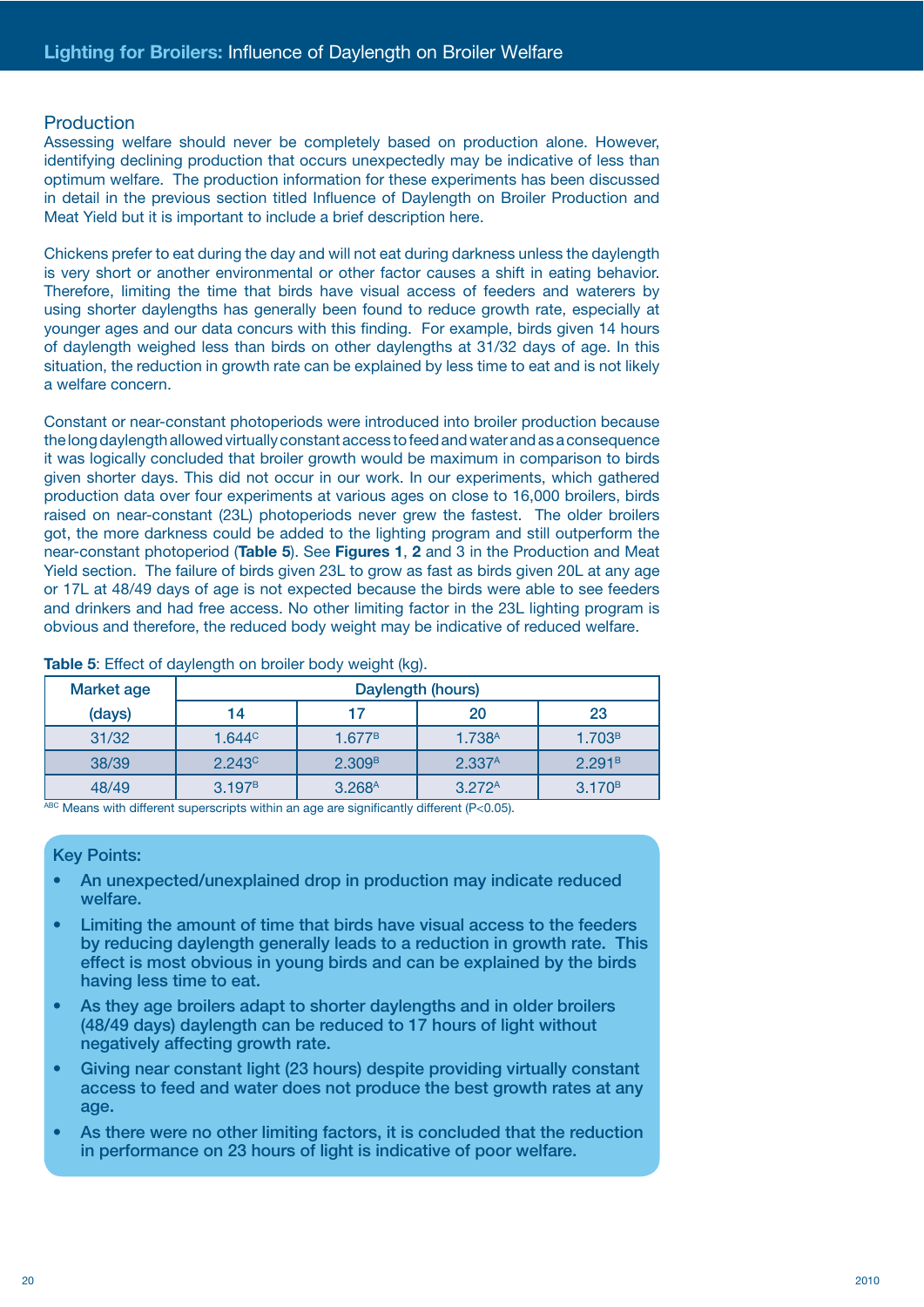#### Flock Mortality

An undeniable indicator of welfare in a commercial flock is mortality. In this work, as daylength increased, overall mortality increased linearly, regardless of the target weight or age of marketing (see **Figures 10**, **11** and **12** in the Production and Meat Yield section). Mortality then, is a clear indicator of a reduction in welfare with long lighting programs.

Combining the production data from above with the mortality data reveals an important association; birds reaching the heaviest weight did not have the highest mortality. Often, growth rate in broilers has been used to explain increasing mortality levels but these data show that rapid growth in itself is not the only factor affecting mortality in a high health flock and indicates that metabolic factors play a role as well.

#### Key Points

- Morality increased with increasing daylength regardless of target weight or marketing age, indicating a negative impact of long days on bird welfare.
- Birds that grew the fastest were not those with the highest mortality.

#### Leg Weakness

Leg weakness is considered by many to be the most important welfare issue in commercial broiler production and it is recognized that birds with moderate to severe leg problems are in pain. Leg weakness may also affect the ability of broilers to feed and drink and this is also a welfare concern.

The incidence of leg weakness can be estimated by a number of techniques. The incidence of birds that are culled for leg issues or are found as mortalities in a flock is an important indicator. **Figure 16** shows the levels of mortality and culls due to leg weakness increased linearly with increasing daylength. Birds raised under 23L have the highest incidence even though they do not grow the fastest, and in the case of the 48-49 day old birds, 23L birds grow at the same rate as broilers given 14L which had much lower levels of mortality or culls due to leg weakness.

![](_page_20_Figure_10.jpeg)

**Figure 16**: Effect of daylength on the incidence (%) of mortality and culling due to leg weakness.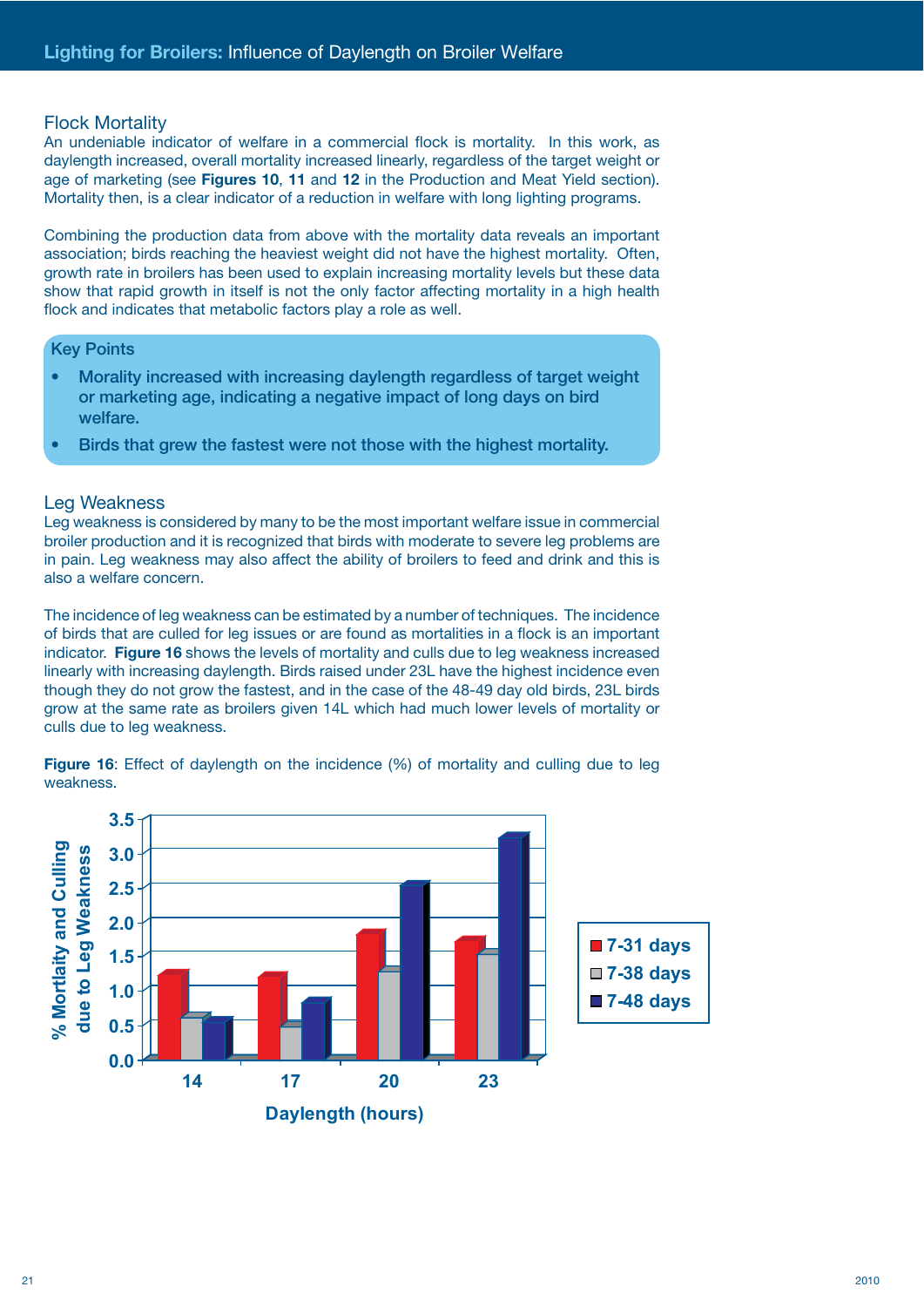While mortality and cull levels are important in determining leg weakness, there are likely to be birds remaining in a flock that do not die or are not culled but are still in pain. A method currently used to monitor this is "gait scoring". This is a technique that involves two individuals watching individual birds walk and then scoring their ability to walk based on published descriptions. The gait scoring system used in this work is demonstrated in **Table 6.** Previous research has shown that birds falling in the categories of 3, 4 and 5 are in pain so are considered a welfare concern.

| <b>Gait Score</b> | <b>Description</b>                                          |
|-------------------|-------------------------------------------------------------|
|                   | <b>Normally walking bird</b>                                |
|                   | Detectable but unidentifiable abnormality                   |
|                   | Identifiable abnormality, little impact on overall function |
|                   | <b>Identifiable abnormality which impairs function</b>      |
|                   | Severe impairment of function but still capable of walking  |
| 5                 | <b>Complete lameness</b>                                    |

**Table 6**: Summary of gait scoring technique (Garner et al. 2002).

Garner, J.P., Falcone, C., Wakenell, P., Martin, M. and Mench, J.A. 2002. Reliability and validity of a modified gait scoring system and its use in assessing tibial dyschondroplasia in broilers. Br. Poult. Sci. 43: 355-363.

A total of 3200 individual birds were observed at various ages (**Figure 17**). Similar to leg weakness mortality and culls, the relationship between daylength and percentage of birds falling in the upper categories  $(3 + 4 + 5)$  was linear and can be interpreted that long daylength is associated with more birds experiencing pain.

**Figure 17**: Effect of daylength on the sum of gait scores categories 3, 4, plus 5.

![](_page_21_Figure_7.jpeg)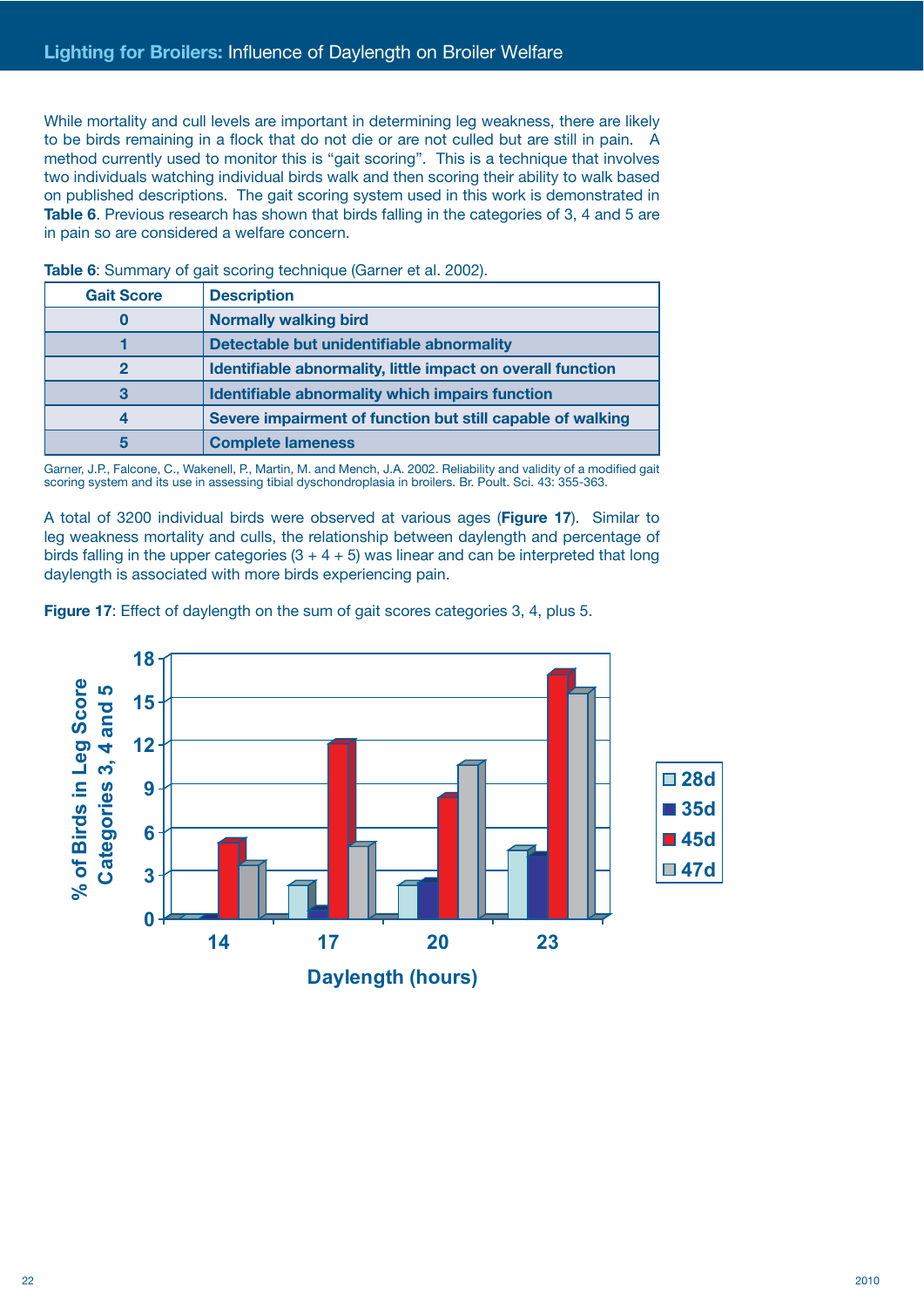#### Key Points

- Mortality and culls due to leg weakness are increased with increasing daylength.
- Broilers given 23 hours of light had the highest incidence of leg weakness despite not having the fastest growth rate.
- Broilers given 23 hours of light also had a higher incidence of leg weakness compared to birds given a shorter daylength but with the same growth rate.
- Leg scoring data (scoring birds on a scale of 0 to 5, where birds with scores of 3, 4 or 5 are considered to be in pain) showed that the number of birds considered to be in pain increased with increasing daylength.

#### Behavior

Observations of animal behavior can be one of the most important tools in understanding how that animal copes with its environment. In this work, behavior was observed in birds at 27/28 days of age, and in a separate experiment, at 42/43 days of age. With the use of infrared capable cameras and infrared light sources, behavior was observed in both the light and dark period. The figures presented below represent a summarization of data collected by examining behavior at 10 minute intervals over a 24 hour period of time. In other words, the data shown below are the overall behavioral patterns (combination of light and dark periods). The effect of light on bird behavior daytime only is given in **Appendix 2**.

#### Resting and Sleeping

Resting was classified as birds that were lying on the straw. This classification included birds that were sleeping because it was not possible to accurately separate those that were sleeping from those that were not. At both 27/28 and 42/43 days of age, daylength affected the proportion of time that birds were resting with the proportion increasing with longer daylengths (**Figure 18**). At 42 days of age, birds on near constant light (23L) are actually inactive and resting for over 85% of the 24 hour period. These findings are quite significant because nearly all birds were classified as resting during dark periods. Therefore, the overall values for 14L, 17L, and 20L include 10, 7, and 4 hours of darkness, respectively, where the birds were nearly all resting. The increase in darkness and therefore resting behavior account for the slightly higher proportion of time birds given 14L spent resting in contrast to 17L broilers.

![](_page_22_Figure_10.jpeg)

Figure 18: Effect of daylength on the percentage of time in a 24 hour period that birds spend resting.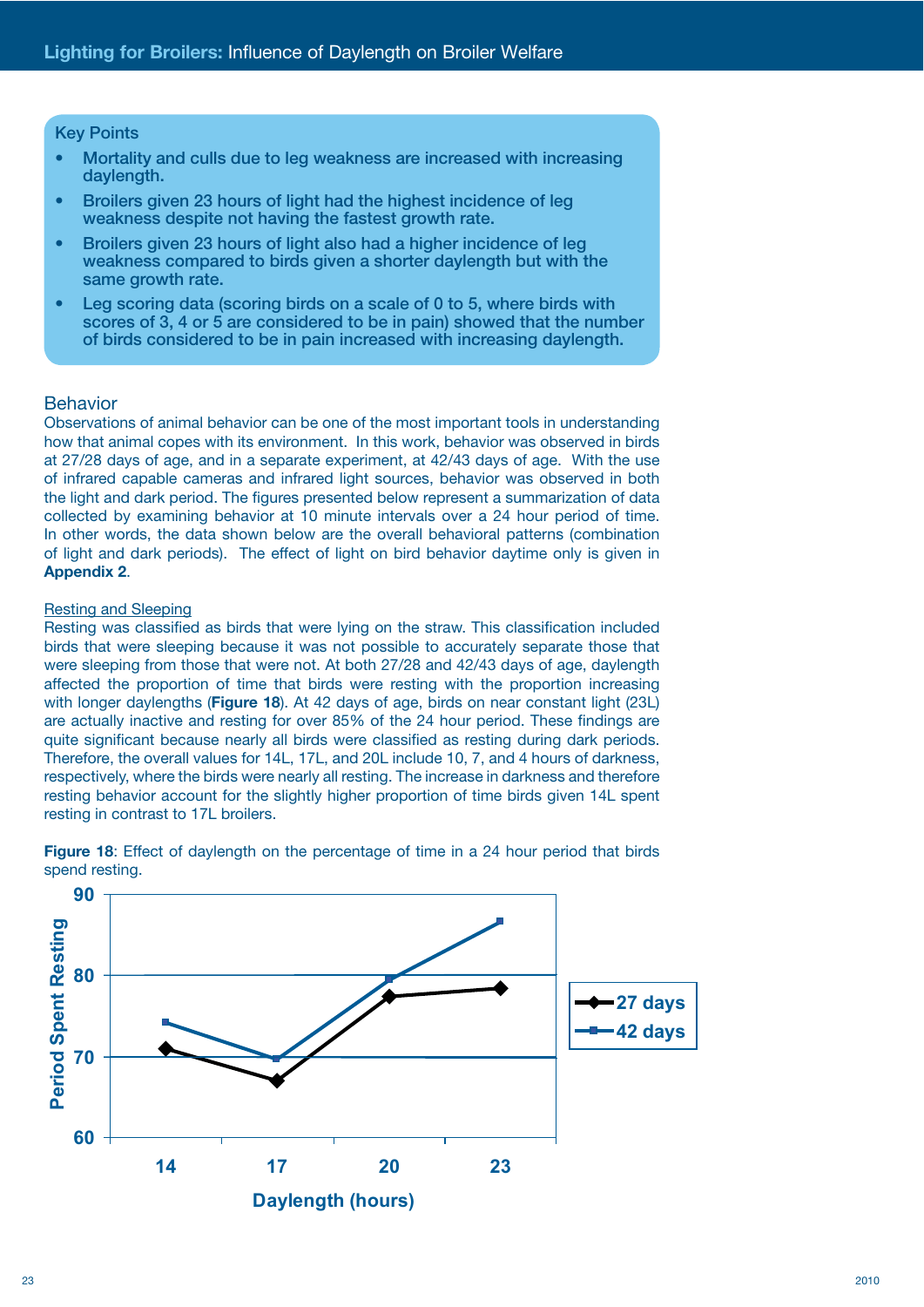# Key Points

- Time spent resting and sleeping increased with increasing daylength.
- Broilers given 23 hours of light a day spent a significant amount of time being inactive.

#### **Mobility Behaviors**

Mobility behaviors are important indicators of bird health and well being and are essential for the proper growth and development of broiler chickens. For example, mobility is necessary for movement around the barn, accessing feeders and waterers and interacting with other birds. Further, research has suggested that lack of mobility plays a role in bone disease and leg weakness. The ability to perform mobility behaviors is also indicative of bird vigor.

Walking and running times (percent of 24 hours) were also affected by photoperiod (**Figures 19** and **20**) with the highest values for 17L birds and a significant decline as daylength increased. Regardless of the age, birds on the near-constant daylength spend very little time walking, and running was not observed. The finding that birds on the long photoperiods perform these behaviors at low levels or not at all is a welfare concern. But why does a long daylength cause these effects? Behavioral observation can't differentiate between the ability to move and a lack of initiative (desire) to move. As noted above, birds given the 23L had more mortality and culling due to leg weakness and poorer gait scores. While this may account for some of the difference in walking and running, the fact that a very high proportion of birds still had acceptable gait scores suggests that the reduced behavioral expression is related to a factor(s) that reduces the desire to move. While not proven, it is of interest to speculate on the role of sleep in affecting behavior in long daylengths. In other species, sleep deprivation is known to affect physiological and metabolic parameters as well as behavioral expression. The question that arises is whether birds under near-constant light can sleep enough in total or in long enough continuous periods. Previous research has shown that sleep is disrupted in the commercial broiler setting by bird movement.

Figure 19: Effect of daylength on the percentage of time in a 24 hour period that birds spend walking.

![](_page_23_Figure_8.jpeg)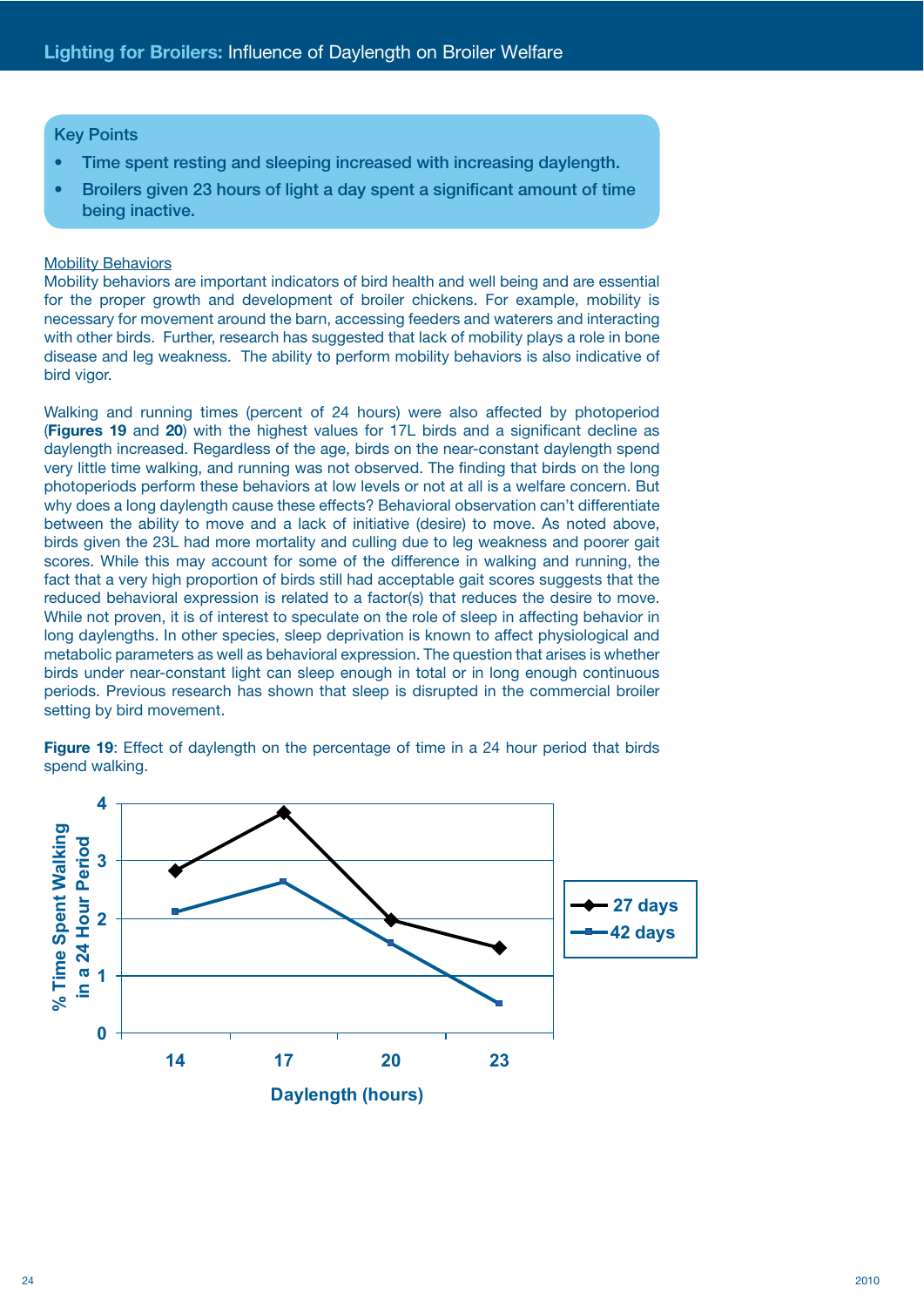![](_page_24_Figure_1.jpeg)

**Figure 20**: Effect of daylength on the percentage of time in a 24 hour period that birds spend running.

#### Key Points

- Walking and running activity was highest in broilers given 17 hours of light.
- Increasing daylength beyond 17 hours led to a significant decline in walking and running activity with walking and running activity being lowest in birds given 23 hours of light.
- The data suggests that this lack of movement is related more to a lack of "desire" to move than to an inability to move (leg weakness).

#### Ingestion Behaviors

Ingestion behaviors are eating and drinking and because of their importance for providing nutrients essential for life they have strong motivation. This motivation is particularly strong in broilers that have been selected for rapid growth rate and a high demand for nutrients. Daylength affected time spent eating with a maximum time for the 17L treatment and a linear reduction in time as daylength increased (**Figure 21**). Feeding time for 14L birds was less than for 17L treatment but again this is explained by the increase in the length of the dark period. Of interest, the length of time feeding did not correspond with the amount of eaten. Broilers given 17L ate less than 20L and 23L birds. This demonstrates that behavioral observation allows the assessment of time spent at the feeder but not the level of feed intake. Understanding what caused the difference in time spent eating would be of interest. Are broilers given longer daylength less able to move to the feeder and therefore they eat more at each visit? Or, are broilers given shorter daylength demonstrating more investigative or play behavior by spending more time at the feeder than expected based on feed intake? Both questions suggest better welfare for the birds given shorter daylength. Additionally, the reality that longer daylengths allow maximum visual access to feeders, yet result in a reduction in the percent of time spent at the feeder may well indicate a problem.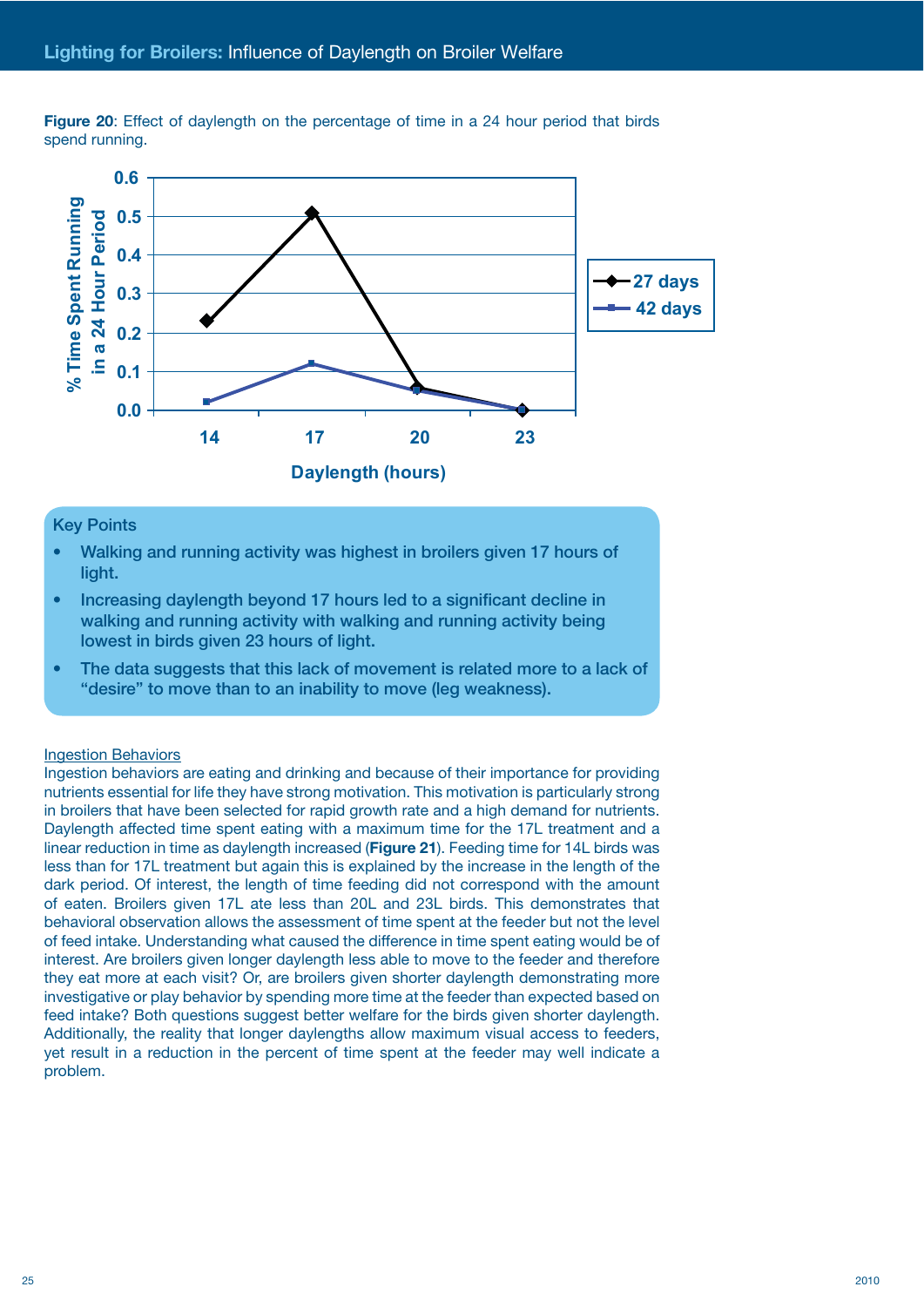![](_page_25_Figure_1.jpeg)

**Figure 21**: Effect of daylength on the percentage of time in a 24 hour period that birds spend feeding.

#### Key Points

- Length of time spent eating did not correspond with feed intake. For example, broilers given 17 hours of light ate less than those given 20 or 23 hours of light but they spent more time at the feeder.
- Maximum time spent eating occurred in birds given 17 hours of light.
- Increasing daylength beyond 17 hours led to a significant decrease in eating time.
- The data suggest that shorter day lengths are better for bird welfare in terms of ingestion/feeding behavior.

#### Comfort and Exploratory Behaviors

Comfort behaviors are considered among the more important behaviors observed in terms of welfare. Their importance comes from the fact that they are usually performed when all other basic needs have been met and are therefore more subject to change in frequency than necessary behaviors such as eating and drinking. Comfort behaviors are typically expressed when distress and suffering are not present and when basic needs are met. Comfort behaviors include dustbathing, feather ruffling, preening, stretching and wing flapping.

Dustbathing is comfort behavior and its motivational factors are still not totally established. Scientists have debated as to whether it is an internally motivated (coming from within the body) or externally motivated (triggered by something in the environment) behavior. Both may play a role but the evidence is very strong that birds dust-bathe in a daily rhythm that is set by light. This would suggest a strong motivation. Daylength affected dustbathing with the highest percentage for the 17L treatment and then decreasing to a point where it virtually disappeared for 20L and 23L (**Figure 22**). The near-elimination of this behavior is a welfare concern.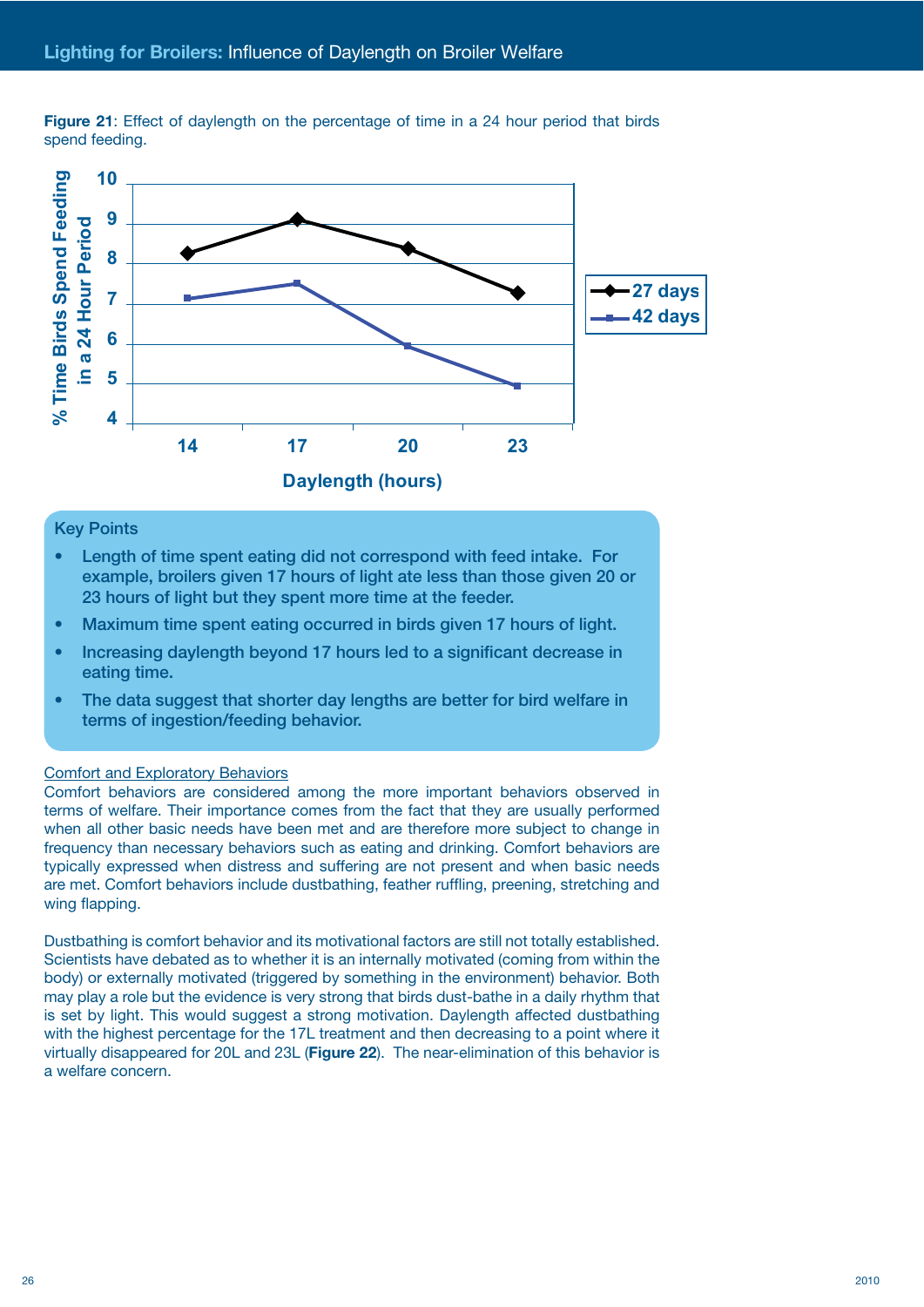![](_page_26_Figure_1.jpeg)

**Figure 22**: Effect of daylength on the percentage of time in a 24 hour period that birds spend dustbathing.

Preening is a comfort behavior that also has a physiological function as it aids in feather maintenance. Daylength does affect the level of preening. When the daylength became longer, the percentage of time spent preening decreased linearly at 27 days of age and in a quadratic fashion at 42 days (**Figure 23**).

**Figure 23**: Effect of daylength on the percentage of time in a 24 hour period that birds spend preening.

![](_page_26_Figure_5.jpeg)

Leg stretching or wing stretching are other "comfort" behaviors (**Figure 24**). Similar to those already discussed, the time allocated to these behaviors also declines as days get longer and occurred at very low levels under 23 hours of daylength.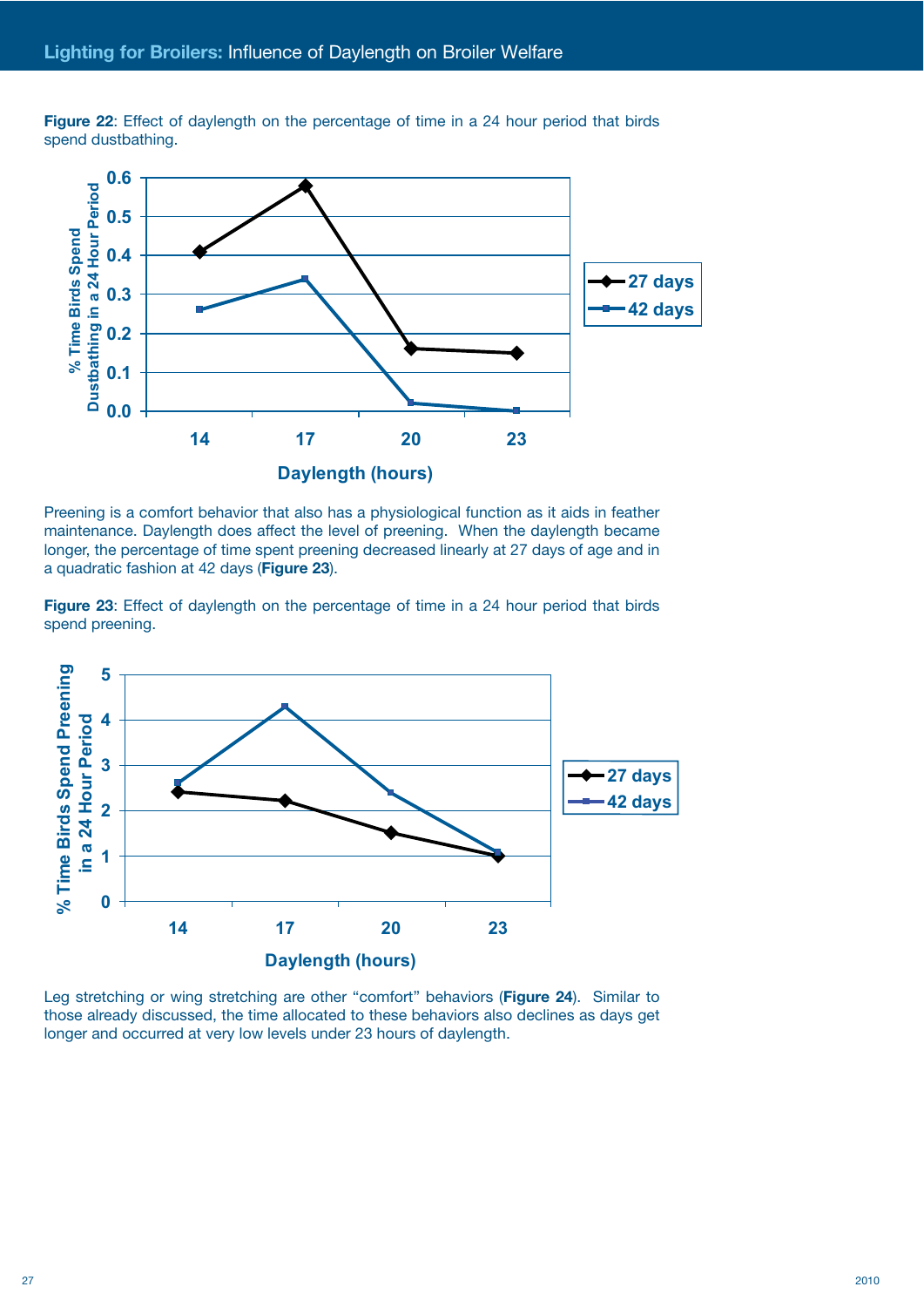**Figure 24**: Effect of daylength on the percentage of time in a 24 hour period that birds spend wing and leg stretching.

![](_page_27_Figure_2.jpeg)

Foraging is a behavior that poultry ancestors relied on as a feeding mechanism, and in general, behaviors that were once important still occur in current livestock. Foraging, or pecking at the litter, was also affected by daylength (**Figure 25**). The pattern is very similar to comfort behaviors in that it nearly disappears in the broilers given 23 hours of daylength. Again, this is indicative of a welfare concern with long daylengths.

**Figure 25**: Effect of daylength on the percentage of time in a 24 hour period that birds spend foraging.

![](_page_27_Figure_5.jpeg)

#### Key Points

- Comfort behaviors such as dustbathing, feather ruffling, preening, stretching and wing flapping are expressed in the absence of distress and suffering and when all other basic needs are met. They are therefore considered to be important indicators of welfare.
- All comfort behaviors were decreased when daylength was increased beyond 17 hours of light. In many cases comfort behaviors virtually disappeared in birds given 23 hours of light.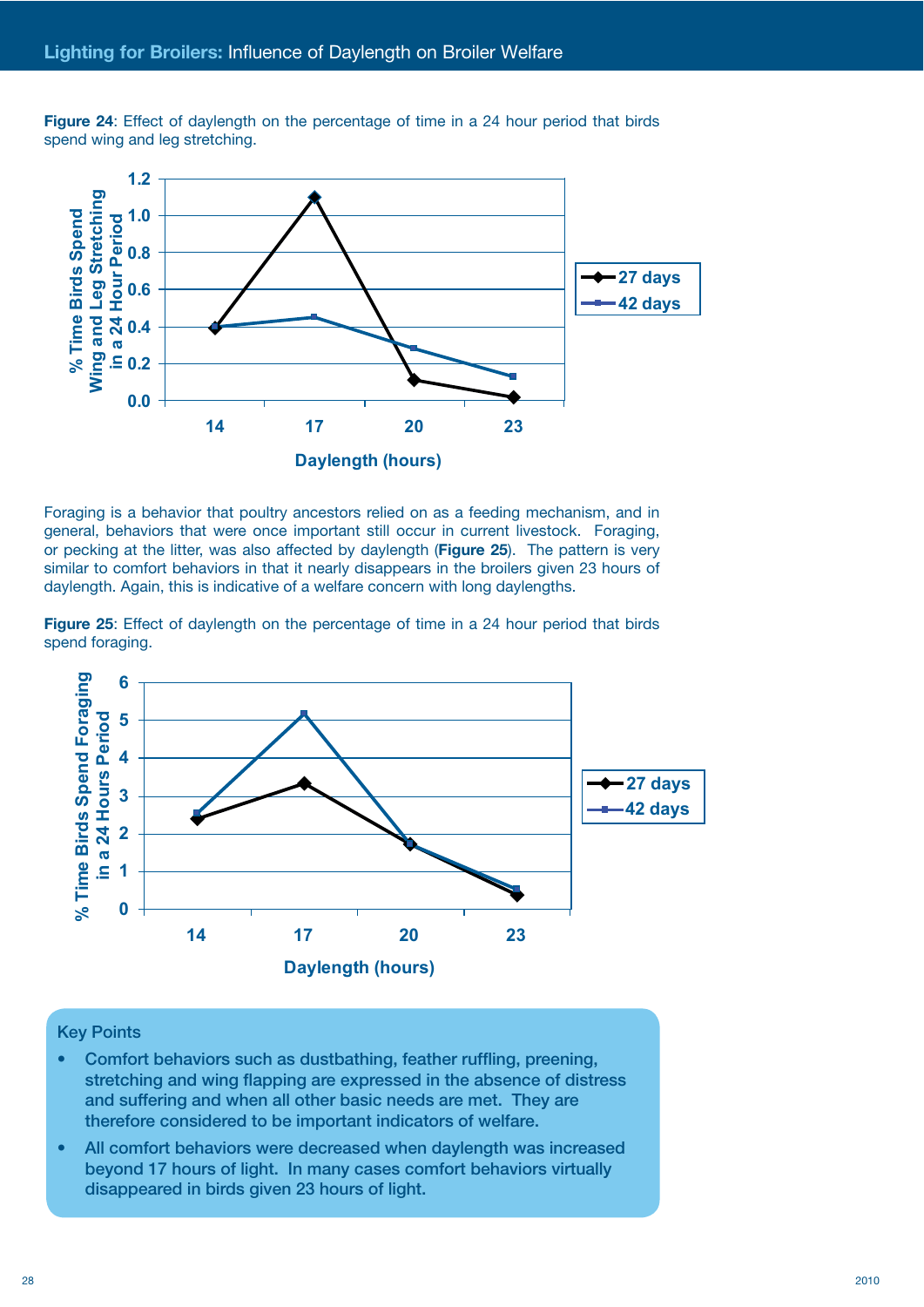#### Eye Development

Eyes grow in a diurnal pattern with growth occurring during the light period and growth stopping during the dark period. The amount of darkness required for a "normal" growth pattern is unknown but previous research has shown that continuous light results in enlarged eyes. In humans, enlargement of this type can result in pressure on the optic nerve, which may be painful and can lead to glaucoma.

The effect of daylength on eye weights is shown in **Figure 26**. Eye weights under 14, 17 or 20 hour daylengths are the same indicating that as little as 4 hours of darkness is enough to induce a normal diurnal growth pattern. However, mean eye weight for birds receiving 23 hours of daylength was heavier than birds under any other lighting program. While the welfare effects of enlarged eyes in broiler chickens is not established, this finding is a concern and needs to be considered with other evidence when establishing the welfare implications of daylength.

**Figure 26**: Effect of daylength on eye weights.

![](_page_28_Figure_5.jpeg)

# Key Points

- Eye growth occurs only in daylight, therefore providing increased levels of daylight may lead to excessive eye growth and a potential welfare issue. Continuous lighting has been shown to result in enlarged eyes which may result in pain.
- It is not known if this effect is seen in chickens but the data from this trial show that the eyes of broilers given 23 hours light were larger than those given shorter daylengths.

#### Melatonin

Melatonin is a hormone that is produced naturally in the body. The hormone is produced in a diurnal fashion, with higher levels during the dark period and lower levels during the light period. Melatonin plays an important role in signalling changes that optimize body function. These functions include reproduction, immune function, feed intake, learning and mental status. A diurnal pattern in melatonin levels is considered to be an important aspect of well being and therefore was of interest in this study.

Blood samples were collected from 21 day-old broilers during a 24 hour period for melatonin analysis. The expected diurnal pattern in melatonin levels with high values during the night and low values during the day were seen for broilers given daylengths of 14, 17 and 20 hours. Broilers given 23 hours of daylight did not show a diurnal pattern with all values throughout the 24 hour study period being approximately the same. The lack of a diurnal pattern for these birds suggests the possibility of a wide range of negative physiological consequences and is therefore a concern.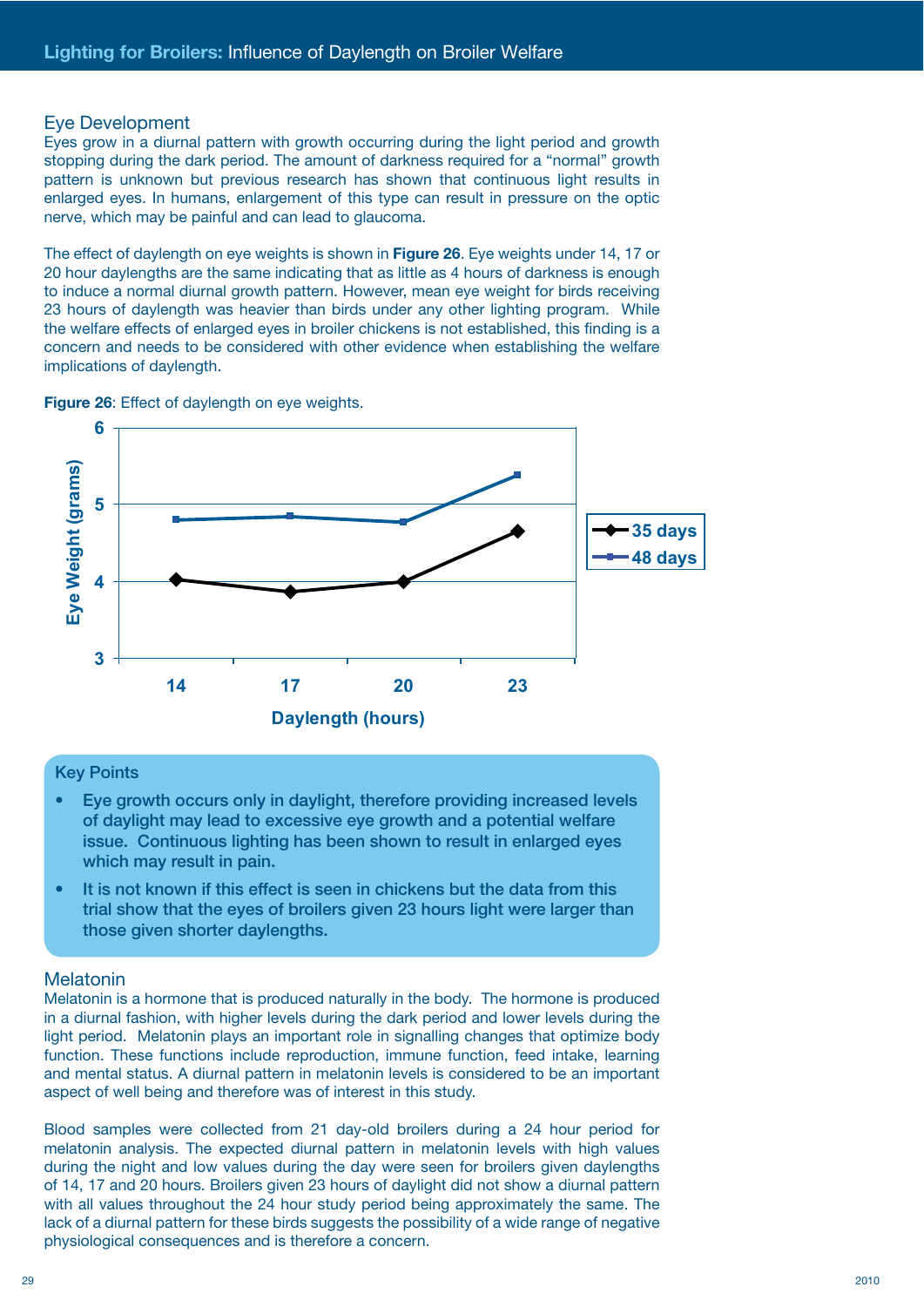#### Key Points

- Melatonin is important for a number of physiological functions including reproduction and immune status. It is normally produced in a diurnal pattern.
- Broilers given 23 hours of light did not show a diurnal pattern of melatonin production. This could lead to a wide range of negative physiological consequences.

#### Conclusion - Influence of Daylength on Broiler Welfare and Health

Does photoperiod have an effect on the welfare of broilers? The objective of this research was to evaluate multiple methods of welfare assessment to help provide a clear answer. Based on a summarization of the results of welfare assessment in this research, the answer is yes (**Table 7**). In **Table 7**, a score is given to each parameter in terms of the daylength effect on welfare. A "zero" is given to the daylength(s) which appear to be the most advantageous in terms of welfare, a "three" is given to the lighting program(s) with the perceived poorest welfare, and "one" and "two" are given to daylengths producing intermediate responses. The points are then averaged for each of the main assessment methods (productivity, health, behavior and physiology), and the averages totalled for a TOTAL WELFARE SCORE. The daylength which produces the highest total is suggested to have the poorest welfare and that which produces the lowest value the best welfare. Although the method of point allocation can be debated, it is a useful method of giving an overall assessment of broiler welfare.

The data strongly suggest that near-constant light (23L) is not acceptable from a welfare perspective as its total score is much higher than any other daylengths. In addition, the negative effect on broiler welfare is consistent regardless of the assessment method (productivity, health, behavior or physiology). Near-constant light appears to result in physiological changes within the bird, resulting in an unexplainable drop in growth rate and feed intake, changes in eye growth and the disruption of the diurnal rhythms and melatonin production. It also results in changes to behavior that include increased lethargy and a decline in comfort, exercise and nutritive behaviors. The birds also stopped doing behaviors which are normal for their repertoire. Therefore, we believe that near-constant or constant photoperiods should not be used for broiler production.

Adding a few hours of darkness (20L) results in an improvement in all welfare parameters tested. In addition, growth rate is better for this daylength regardless of age at marketing. So, even though birds are given less visual access to feeders and drinkers, their growth rate has improved. Health improves with this addition of 3 hours of darkness as seen by generally less overall mortality and leg weakness (cull levels and gait scores). Behavior also shows an improvement. Birds under 20L are performing more exercise behaviors, more comfort behaviors and more exploratory behaviors than birds given 23 hours of daylength. Overall, even the addition of 3 hours of total darkness to a lighting program improves the welfare of broilers as compared to near-constant lighting programs.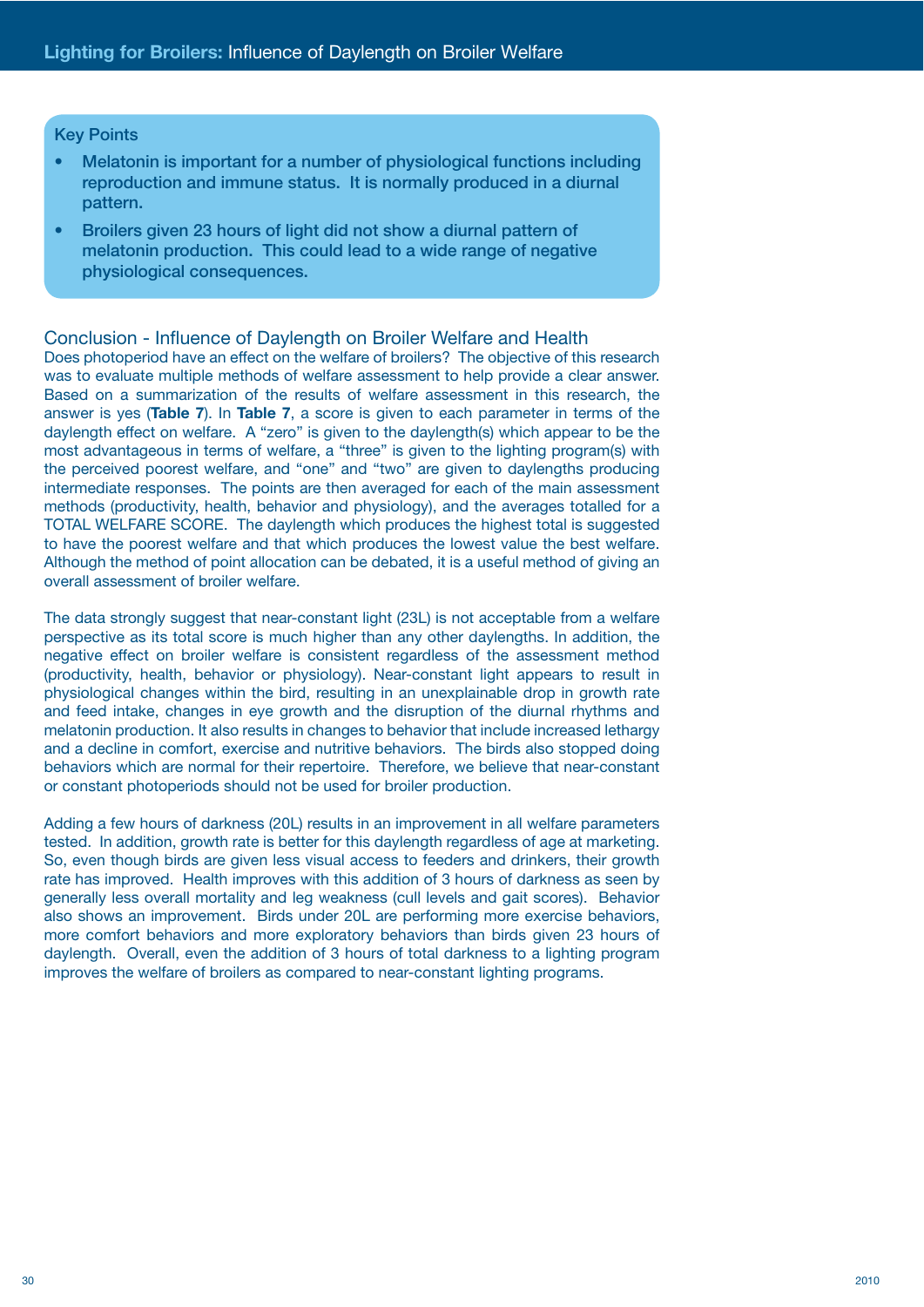|                                 |                | <b>Daylength (hours)</b> |                |       |
|---------------------------------|----------------|--------------------------|----------------|-------|
|                                 | 14             | 17                       | 20             | 23    |
| <b>Growth Rate</b>              | $\bf{0}$       | $\bf{0}$                 | $\mathbf 0$    | 3     |
| <b>Health</b>                   |                |                          |                |       |
| <b>Mortality</b>                | $\mathbf{1}$   | $\mathbf 0$              | $\overline{2}$ | 3     |
| <b>Leg Disorders - Culls</b>    | $\overline{0}$ | 1                        | $\overline{P}$ | 3     |
| <b>Gait Scores</b>              | $\overline{0}$ | 1                        | $\overline{2}$ | 3     |
| <b>Health Average Score</b>     | 0.33           | 0.67                     | 2.00           | 3     |
| <b>Behavior</b>                 |                |                          |                |       |
| <b>Resting</b>                  | 1              | $\overline{0}$           | $\overline{2}$ | 3     |
| <b>Walking</b>                  | 1              | $\mathbf{0}$             | $\overline{2}$ | 3     |
| <b>Running</b>                  | 1              | $\mathbf{0}$             | $\overline{2}$ | 3     |
| <b>Feeding</b>                  | $\overline{0}$ | $\overline{0}$           | 3              | 3     |
| <b>Preening</b>                 | 1              | $\overline{0}$           | $\overline{2}$ | 3     |
| <b>Leg/Wing Stretching</b>      | 1              | 0                        | $\overline{2}$ | 3     |
| <b>Dustbathing</b>              | $\mathbf{0}$   | $\mathbf{0}$             | 3              | 3     |
| <b>Foraging</b>                 | 1              | $\mathbf 0$              | $\overline{2}$ | 3     |
| <b>Behavior Average Score</b>   | 0.75           | $\mathbf{0}$             | 2.25           | 3     |
| <b>Physiology</b>               |                |                          |                |       |
| <b>Eye Development</b>          | $\mathbf{0}$   | $\mathbf{0}$             | $\overline{0}$ | 3     |
| <b>Melatonin Cycles</b>         | $\Omega$       | $\overline{0}$           | $\Omega$       | 3     |
| <b>Physiology Average Score</b> | $\overline{0}$ | $\bf{0}$                 | $\mathbf{0}$   | 3     |
| <b>Total Welfare Score</b>      | 1.08           | 0.67                     | 4.25           | 12.00 |

**Table 7**: Summarization of the effects of daylength on broiler welfare.

Comparing 14 and 17 hour daylengths in terms of broiler welfare shows minor differences. Growth rate is reduced in broilers given 14L, but this should be expected, as darkness reduces feed intake. Mortality levels are similar for the two lighting regimes but there are lower levels of culling for leg disorders and improved gait scores for the 14L (although the differences are small). Levels of exercise, comfort behaviors and exploratory behaviors are actually higher for 17L than 14L. Under both programs, melatonin cycles in a diurnal pattern and eye development is similar. There appears to be little advantage of using 14 rather than 17 hours of daylength from broiler chickens.

In conclusion, this data clearly shows that near-constant or constant daylength is not acceptable when considering the welfare of broilers and this adds to the demonstration that these lighting programs are also not as good in terms of production. Welfare is maximized when darkness is given to the birds and it appears that a 17 hour daylength is near optimum from a welfare perspective.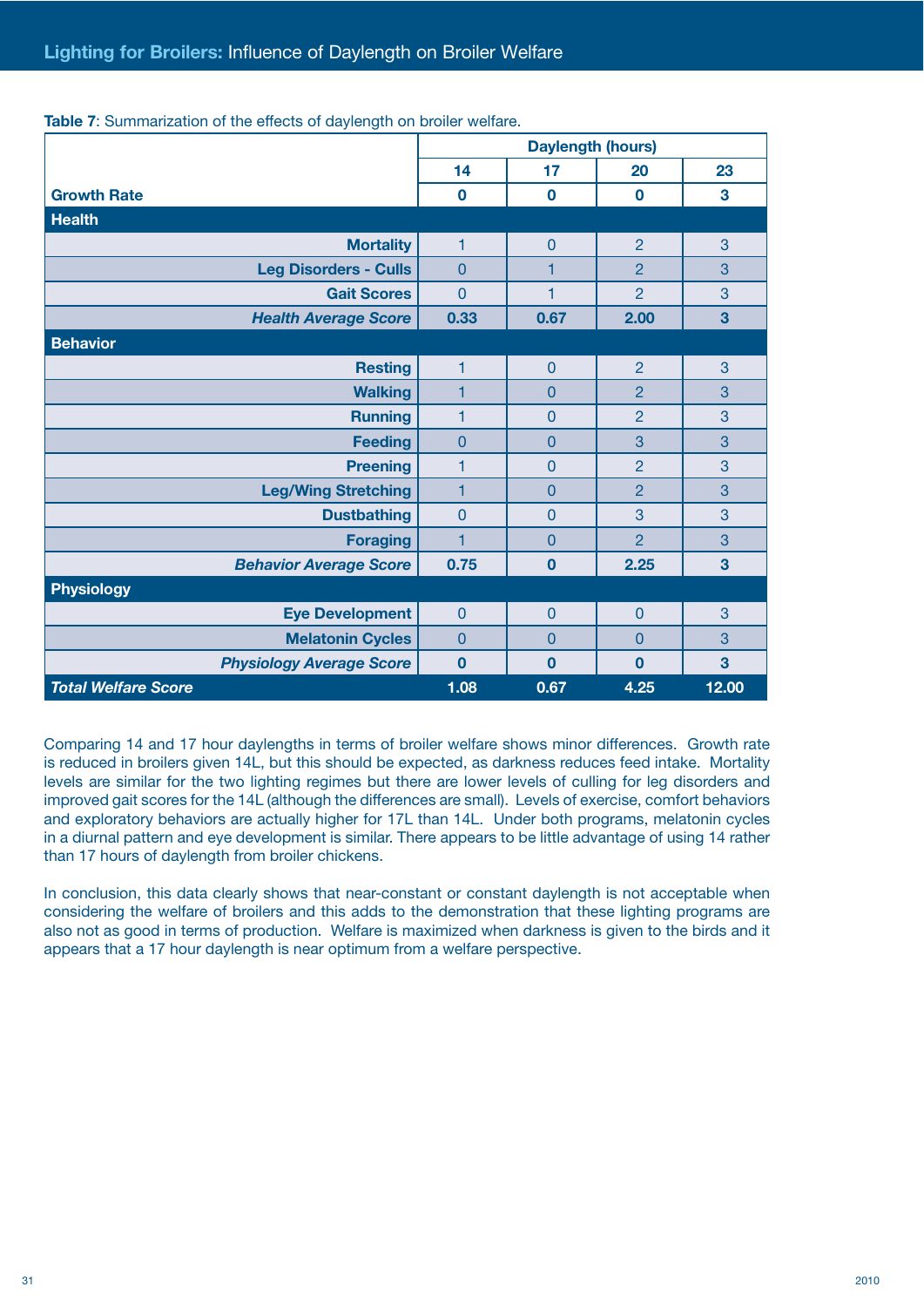# Key Points

- Daylength has a clear effect on broiler welfare.
- The data from this trial strongly suggests that near constant light (23) hours) leads to reduced bird welfare, resulting in:
	- physiological changes within the bird, which lead to an unexplainable drop in growth rate and feed intake, changes in eye growth and the disruption of the diurnal rhythms and melatonin production.
	- changes to behavior that include increased lethargy and a decline in comfort, exercise and nutritive behaviors.
	- birds also stopping behaviors which are normal for their repertoire.
- Data shows that although significant improvements in bird welfare will occur with just a 3 hour increase in darkness (from 23L to 20L), bird welfare is best when between 14 and 17 hours of light are given. Although there is no added benefit to broiler welfare of using 14 hours of light compared to 17 hours of light.
- Data looking at the effects of lighting on broiler production shows that the best production occurs in broilers given between 17 and 20 hours of light.
- Taking the information on both broiler production and welfare the optimal daylength for broilers appears to be between 17 and 20 hours of light a day.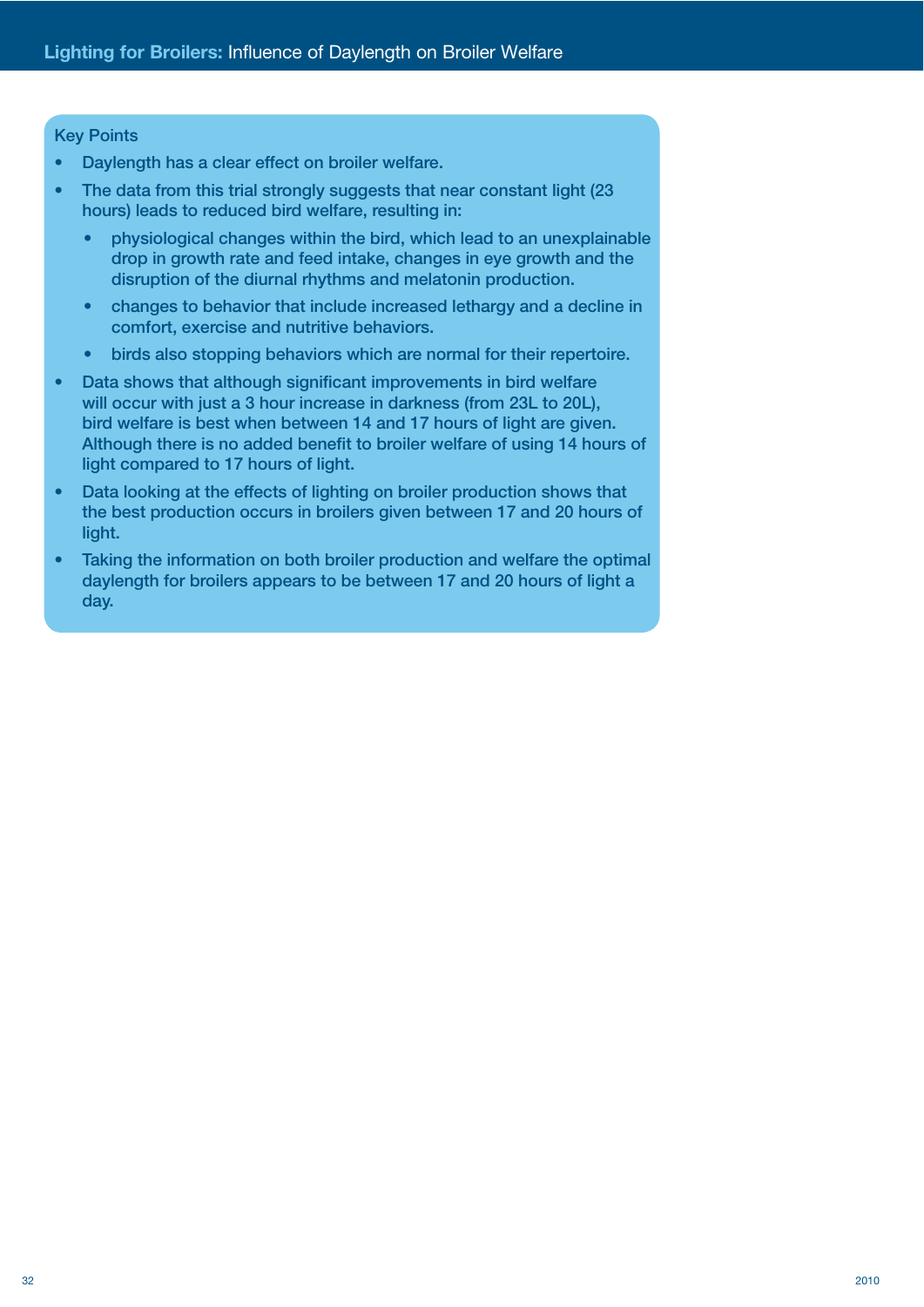# **Appendix 1. Effect of Daylength, Sex and Strain on Meat Yield**

The data for meat yield is presented according to age at 31/32, 38/39 and 48/49 days of age in the following three tables. Data is presented as a percentage of live weight and is shown for experimental main effects of daylength, bird gender and bird genotype (Ross x Ross 308; Ross x Ross 708). Carcass yield was only affected by gender at 38/39 days of age where females had a higher yield than males. As expected, Ross x Ross 708 broilers had superior carcass yield in comparison to the Ross x Ross 308 birds. Females demonstrated increased breast muscling in comparison to males with the effect significant at 38/39 and 48/49 days of age but only significant for the Pectoralis minor at 31 days. Ross x Ross 708 broilers had more breast yield than the Ross x Ross 308 at all ages. Gender had an important and consistent effect on broiler leg portions. Males had larger portions of thigh meat, thigh bone, whole drum, drum meat and drum bone. Other gender effects were not consistent. Ross x Ross 708 broilers had at least as much leg portion meat and less drum and thigh bone in comparison to Ross x Ross 308. The portion of the carcass remaining after meat yield was also smaller for Ross x Ross 708 at 38/39 days of age. The changes in leg bones and remaining carcass suggest a proportionally smaller skeleton in Ross x Ross 708 broilers. Breast skin (an indicator of carcass fat) was not affected by genotype.

|                             | <b>Daylength (hours)</b> |                     |                   |                    |           |                   | <b>Gender</b>      |           |                    | <b>Strain</b>      |           |
|-----------------------------|--------------------------|---------------------|-------------------|--------------------|-----------|-------------------|--------------------|-----------|--------------------|--------------------|-----------|
|                             | 14                       | 17                  | 20                | 23                 | P         | <b>Male</b>       | <b>Female</b>      | P         | 308                | 708                | P         |
| <b>Carcass</b>              | 65.90                    | 66.27               | 66.38             | 66.25              | <b>NS</b> | 65.91             | 66.48              | 0.0730    | 66.05              | 66.35              | <b>NS</b> |
| <b>Pectoralis</b><br>major  | $14.11^{B}$              | 14.48AB             | $14.74^{A}$       | 14.94 <sup>A</sup> | 0.0424    | 14.62             | 14.52              | <b>NS</b> | $14.12^{B}$        | 15.02 <sup>A</sup> | 0.0001    |
| <b>Pectoralis</b><br>minor  | 3.13 <sup>B</sup>        | 3.16 <sup>B</sup>   | 3.25 <sup>A</sup> | 3.27 <sup>A</sup>  | 0.0164    | 3.09 <sup>B</sup> | 3.32 <sup>A</sup>  | 0.0001    | 3.14 <sup>B</sup>  | 3.27 <sup>A</sup>  | 0.0009    |
| <b>Total breast</b>         | 17.24 <sup>c</sup>       | 17.64 <sup>BC</sup> | 17.99AB           | $18.21^A$          | 0.0183    | 17.71             | 17.83              | <b>NS</b> | 17.26 <sup>B</sup> | 18.28 <sup>A</sup> | 0.0001    |
| <b>Breast skin</b>          | 2.81                     | 2.82                | 2.83              | 2.79               | <b>NS</b> | 2.70 <sup>B</sup> | 2.93 <sup>A</sup>  | 0.0002    | 2.84               | 2.79               | <b>NS</b> |
| <b>Right thigh</b><br>whole | 6.35                     | 6.30                | 6.39              | 6.29               | <b>NS</b> | 6.32              | 6.34               | <b>NS</b> | 6.32               | 6.34               | <b>NS</b> |
| Left thigh<br>meat          | 4.40                     | 4.37                | 4.45              | 4.32               | <b>NS</b> | 4.42 <sup>A</sup> | 4.35 <sup>B</sup>  | 0.0125    | 4.39               | 4.38               | <b>NS</b> |
| <b>Left thigh</b><br>skin   | 0.94                     | 0.96                | 0.96              | 0.93               | <b>NS</b> | 0.87 <sup>B</sup> | 1.03 <sup>A</sup>  | 0.0001    | 0.97               | 0.93               | 0.0898    |
| Left thigh<br>bone          | 0.85                     | 0.84                | 0.85              | 0.85               | <b>NS</b> | 0.88 <sup>A</sup> | 0.82 <sup>B</sup>  | 0.0013    | 0.86               | 0.84               | <b>NS</b> |
| <b>Right drum</b><br>whole  | 4.76                     | 4.71                | 4.68              | 4.59               | <b>NS</b> | 4.76 <sup>A</sup> | 4.61 <sup>B</sup>  | 0.0001    | 4.69               | 4.67               | <b>NS</b> |
| <b>Left drum</b><br>meat    | 3.16 <sup>A</sup>        | 3.09 <sub>AB</sub>  | 3.04 <sup>B</sup> | 2.99 <sup>B</sup>  | 0.0454    | 3.12 <sup>A</sup> | 3.01 <sup>B</sup>  | 0.0014    | 3.06               | 3.07               | <b>NS</b> |
| <b>Left drum</b><br>skin    | 0.52                     | 0.52                | 0.51              | 0.51               | <b>NS</b> | 0.52              | 0.51               | <b>NS</b> | 0.52               | 0.51               | <b>NS</b> |
| <b>Left drum</b><br>bone    | 1.19                     | 1.21                | 1.20              | 1.23               | <b>NS</b> | 1.24 <sup>A</sup> | 1.18 <sup>B</sup>  | 0.0051    | 1.22               | 1.19               | 0.0619    |
| <b>Wings</b>                | 7.48                     | 7.52                | 7.49              | 7.46               | <b>NS</b> | 7.47              | 7.51               | <b>NS</b> | 7.49               | 7.49               | <b>NS</b> |
| <b>Remaining</b><br>carcass | 15.36                    | 15.50               | 15.16             | 15.25              | <b>NS</b> | $15.15^{B}$       | 15.49 <sup>A</sup> | 0.0491    | 15.42              | 15.21              | <b>NS</b> |

Effect of daylength, gender and strain on broiler carcass characteristics at 31/32 days of age (% of live weight).

 $A^{BC}$  Means with different superscripts within daylength, gender and strain are significantly different (P < 0.05).

NS = Not significant (P < 0.10). P values ranging from 0.05 to 0.10, while not significant, are noted.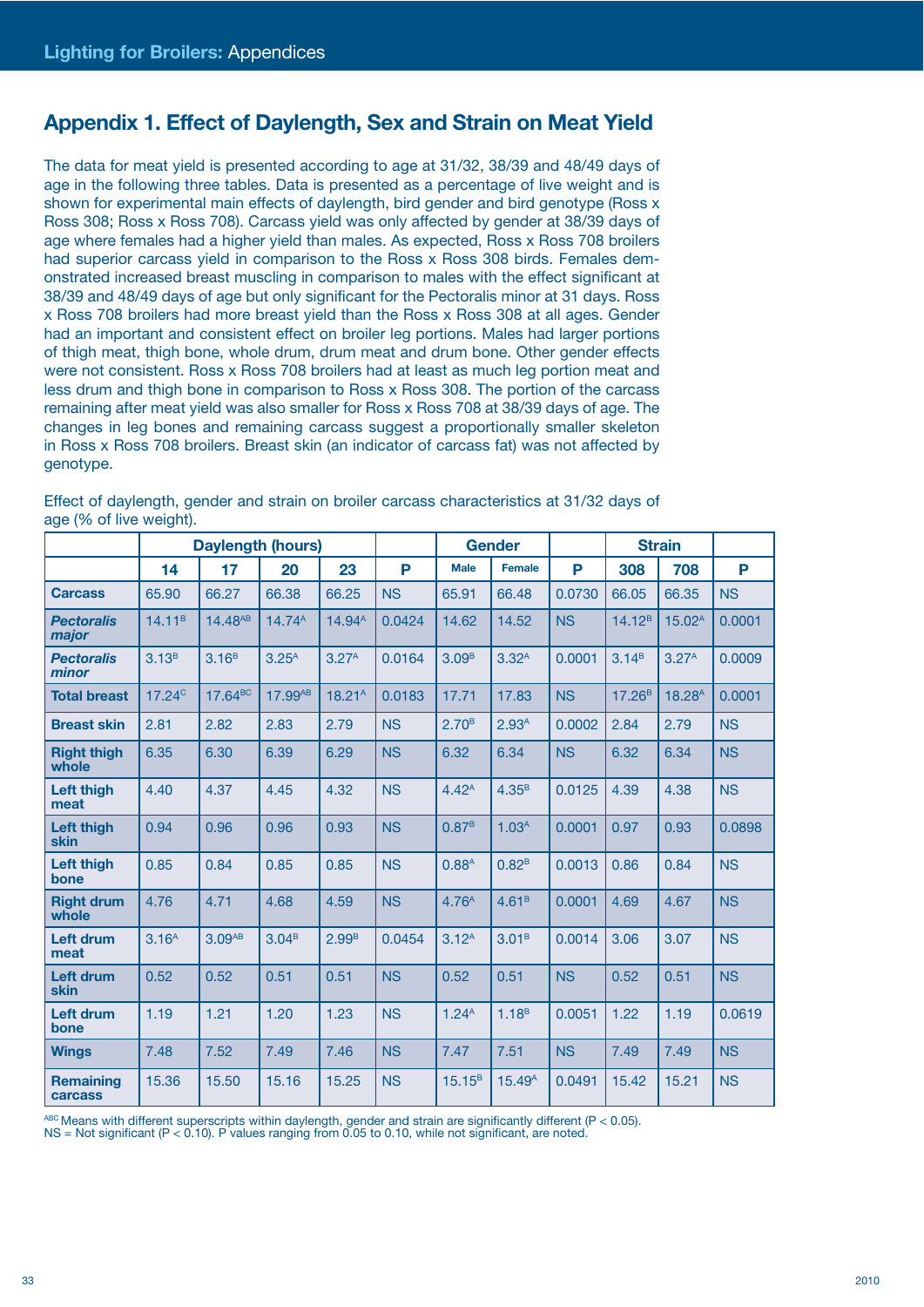|                                  |                    |                    | <b>Daylength (hours)</b> |                    |           |                    | <b>Gender</b>      |           |                    | <b>Strain</b>      |           |
|----------------------------------|--------------------|--------------------|--------------------------|--------------------|-----------|--------------------|--------------------|-----------|--------------------|--------------------|-----------|
|                                  | 14                 | 17                 | 20                       | 23                 | P         | <b>Male</b>        | <b>Female</b>      | P         | 308                | 708                | P         |
| <b>Carcass</b>                   | 67.25 <sup>c</sup> | 68.04 <sup>B</sup> | 68.63 <sup>A</sup>       | 68.63 <sup>A</sup> | 0.0003    | 67.91 <sup>B</sup> | 68.36 <sup>A</sup> | 0.0015    | 67.55 <sup>B</sup> | 68.72 <sup>A</sup> | 0.0001    |
| <b>Pectoralis</b><br>major       | 14.92 <sup>D</sup> | 15.51 <sup>c</sup> | 15.93 <sup>B</sup>       | 16.19 <sup>A</sup> | 0.0001    | 15.54 <sup>B</sup> | 15.74 <sup>A</sup> | 0.0053    | 14.99B             | 16.28 <sup>A</sup> | 0.0001    |
| <b>Pectoralis</b><br>minor       | 3.47 <sup>c</sup>  | 3.58 <sup>B</sup>  | 3.63 <sub>AB</sub>       | 3.70 <sup>A</sup>  | 0.0185    | 3.45 <sup>B</sup>  | 3.73 <sup>A</sup>  | 0.0001    | 3.51 <sup>B</sup>  | 3.67 <sup>A</sup>  | 0.0001    |
| <b>Total breast</b>              | 18.39 <sup>D</sup> | 19.09 <sup>c</sup> | 19.56 <sup>B</sup>       | 19.89 <sup>A</sup> | 0.0001    | 18.98 <sup>B</sup> | 19.47 <sup>A</sup> | 0.0001    | $18.51^{B}$        | 19.96 <sup>A</sup> | 0.0001    |
| <b>Breast skin</b>               | 2.99               | 3.12               | 3.07                     | 3.05               | 0.0907    | 2.97 <sup>B</sup>  | 3.14 <sup>A</sup>  | 0.0001    | 3.06               | 3.05               | <b>NS</b> |
| <b>Right thigh</b><br>whole      | 6.23               | 6.34               | 6.29                     | 6.23               | 0.0521    | 6.25               | 6.29               | 0.0705    | 6.27               | 6.27               | <b>NS</b> |
| Left thigh<br>meat               | 4.43               | 4.48               | 4.43                     | 4.38               | 0.0618    | 4.48 <sup>A</sup>  | 4.37 <sup>B</sup>  | 0.0001    | 4.40 <sup>B</sup>  | 4.46 <sup>A</sup>  | 0.0289    |
| <b>Left thigh</b><br><b>skin</b> | 0.86               | 0.90               | 0.91                     | 0.88               | <b>NS</b> | 0.82 <sup>B</sup>  | $0.95^{A}$         | 0.0001    | 0.90 <sup>A</sup>  | 0.87 <sup>B</sup>  | 0.0344    |
| Left thigh<br>bone               | 0.79               | 0.78               | 0.79                     | 0.79               | <b>NS</b> | 0.81 <sup>A</sup>  | 0.77 <sup>B</sup>  | 0.0001    | $0.80^{A}$         | 0.78 <sup>B</sup>  | 0.0012    |
| <b>Right drum</b><br>whole       | 4.97               | 4.80               | 4.75                     | 4.70               | 0.0506    | 4.87 <sup>A</sup>  | 4.74 <sup>B</sup>  | 0.0016    | 4.86               | 4.75               | 0.0548    |
| <b>Left drum</b><br>meat         | 3.23 <sup>A</sup>  | 3.16 <sup>B</sup>  | 3.10 <sup>c</sup>        | 3.07 <sup>c</sup>  | 0.0002    | 3.20 <sup>A</sup>  | 3.09 <sup>B</sup>  | 0.0001    | 3.14 <sup>B</sup>  | 3.15 <sup>A</sup>  | 0.0001    |
| <b>Left drum</b><br>skin         | 0.52               | 0.50               | 0.52                     | 0.52               | <b>NS</b> | 0.51 <sup>B</sup>  | 0.53 <sup>A</sup>  | 0.0101    | 0.52               | 0.51               | <b>NS</b> |
| <b>Left drum</b><br>bone         | 1.20               | 1.22               | 1.20                     | 1.20               | <b>NS</b> | 1.25 <sup>A</sup>  | 1.16 <sup>B</sup>  | 0.0001    | 1.22 <sup>A</sup>  | 1.19 <sup>B</sup>  | 0.0001    |
| <b>Wings</b>                     | 7.58               | 7.59               | 7.59                     | 7.63               | <b>NS</b> | 7.55 <sup>B</sup>  | 7.64 <sup>A</sup>  | 0.0009    | 7.59               | 7.60               | <b>NS</b> |
| <b>Remaining</b><br>carcass      | 16.24              | 16.31              | 16.47                    | 16.36              | <b>NS</b> | 16.36              | 16.33              | <b>NS</b> | $16.44^{\text{A}}$ | $16.25^{B}$        | 0.0046    |

Effect of daylength, gender and strain on broiler carcass characteristics at 38/39 days of age (% live weight).

 $A^{BC}$  Means with different superscripts within daylength, gender and strain are significantly different (P < 0.05).

NS = Not significant (P < 0.10). P values ranging from 0.05 to 0.10, while not significant, are noted.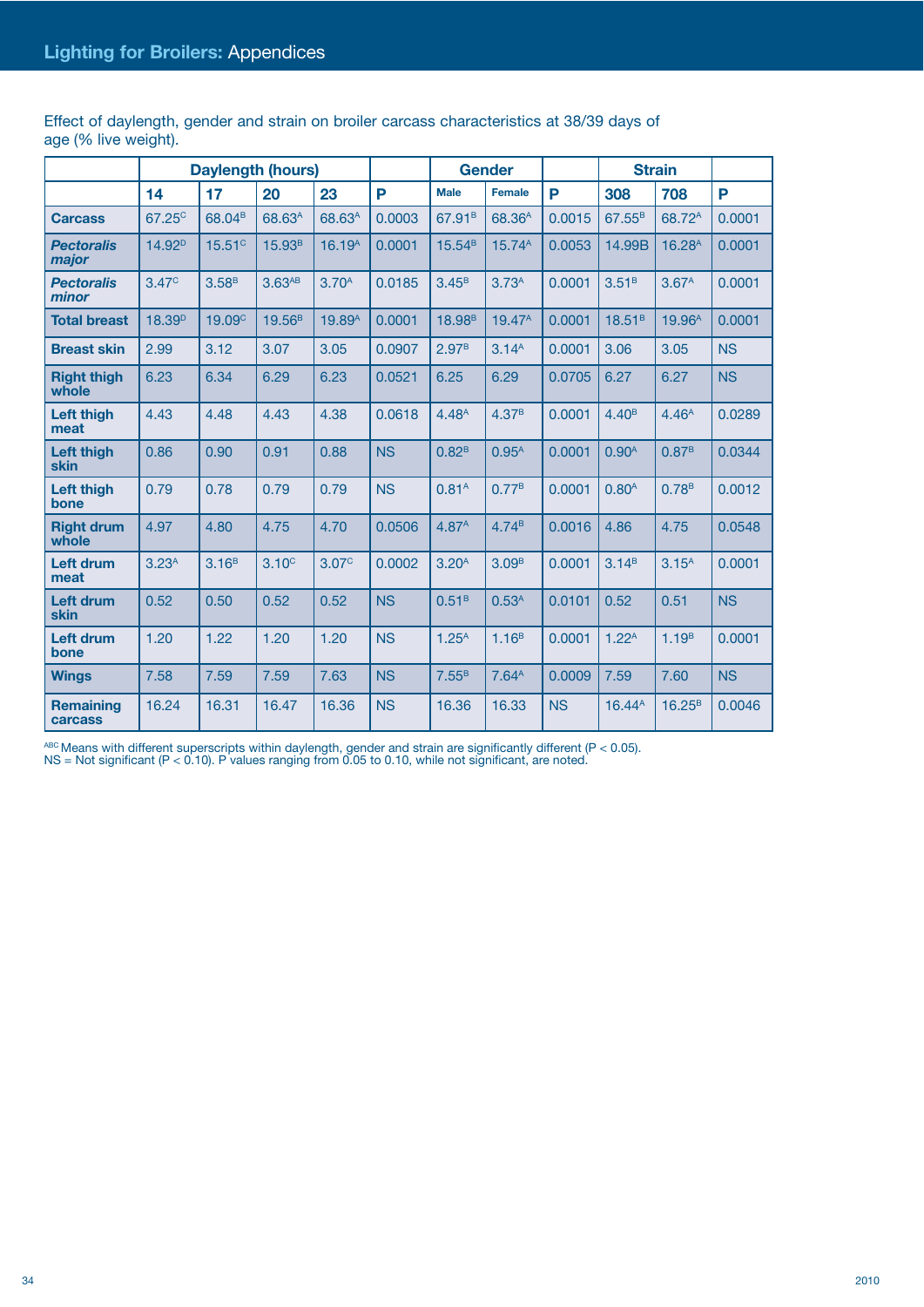| Effect of daylength, gender and strain on broiler carcass characteristics at 48/49 days of |  |  |  |  |
|--------------------------------------------------------------------------------------------|--|--|--|--|
| age (% of live weight).                                                                    |  |  |  |  |
|                                                                                            |  |  |  |  |

|                             |                    | <b>Daylength (hours)</b> |                      |                     |           |                    | <b>Gender</b>      |           |                    | <b>Strain</b>      |           |
|-----------------------------|--------------------|--------------------------|----------------------|---------------------|-----------|--------------------|--------------------|-----------|--------------------|--------------------|-----------|
|                             | 14                 | 17                       | 20                   | 23                  | P         | <b>Male</b>        | Female             | P         | 308                | 708                | P         |
| <b>Carcass</b>              | 70.42 <sup>c</sup> | 71.14 <sup>BC</sup>      | 72.34 <sup>A</sup>   | 71.58AB             | 0.0040    | 71.26              | 71.48              | <b>NS</b> | 70.97 <sup>B</sup> | 71.76 <sup>A</sup> | 0.0144    |
| <b>Pectoralis</b><br>major  | 16.19 <sup>c</sup> | 16.81 <sup>B</sup>       | $17.44^{\text{A}}$   | 17.18 <sup>AB</sup> | 0.0003    | 16.79 <sup>B</sup> | 17.02 <sup>A</sup> | 0.0457    | 16.27B             | 17.54 <sup>A</sup> | 0.0001    |
| <b>Pectoralis</b><br>minor  | 3.80 <sup>B</sup>  | 3.81 <sup>B</sup>        | $3.85$ <sup>AB</sup> | 3.96 <sup>A</sup>   | 0.0420    | 3.68 <sup>B</sup>  | 4.03 <sup>A</sup>  | 0.0001    | 3.79 <sup>B</sup>  | 3.92 <sup>A</sup>  | 0.0034    |
| <b>Total breast</b>         | 19.99 <sup>c</sup> | 20.62 <sup>B</sup>       | 21.29 <sup>A</sup>   | 21.14 <sup>A</sup>  | 0.0001    | 20.47 <sup>B</sup> | $21.05^{A}$        | 0.0001    | 20.06 <sup>B</sup> | 21.46 <sup>A</sup> | 0.0001    |
| <b>Breast skin</b>          | 3.03               | 3.02                     | 3.10                 | 2.97                | <b>NS</b> | 2.90 <sup>B</sup>  | 3.16 <sup>A</sup>  | 0.0001    | 3.03               | 3.03               | <b>NS</b> |
| <b>Right thigh</b><br>whole | 6.52               | 6.47                     | 6.57                 | 6.49                | <b>NS</b> | 6.50               | 6.53               | <b>NS</b> | 6.55               | 6.48               | 0.0742    |
| Left thigh<br>meat          | 4.58               | 4.56                     | 4.53                 | 4.42                | <b>NS</b> | 4.62 <sup>A</sup>  | 4.43 <sup>B</sup>  | 0.0001    | 4.52               | 4.52               | <b>NS</b> |
| Left thigh<br>skin          | 0.96 <sup>B</sup>  | 0.97 <sup>B</sup>        | 1.02 <sup>A</sup>    | 0.94 <sup>B</sup>   | 0.0069    | 0.88 <sup>B</sup>  | 1.06 <sup>A</sup>  | 0.0001    | 1.00 <sup>A</sup>  | 0.95 <sup>B</sup>  | 0.0085    |
| Left thigh<br>bone          | 0.76               | 0.74                     | 0.74                 | 0.75                | <b>NS</b> | 0.79 <sup>A</sup>  | 0.71 <sup>B</sup>  | 0.0001    | 0.76 <sup>A</sup>  | 0.74 <sup>B</sup>  | 0.0014    |
| <b>Right drum</b><br>whole  | 4.92               | 4.86                     | 4.85                 | 4.84                | <b>NS</b> | 5.00 <sup>A</sup>  | 4.73 <sup>B</sup>  | 0.0001    | 4.93A              | 4.81B              | 0.0001    |
| Left drum<br>meat           | 3.25 <sup>A</sup>  | 3.18 <sup>B</sup>        | 3.14 <sup>B</sup>    | 3.11 <sup>B</sup>   | 0.0108    | $3.25^{A}$         | 3.09 <sup>B</sup>  | 0.0001    | 3.19 <sup>A</sup>  | 3.15 <sup>B</sup>  | 0.0475    |
| <b>Left drum</b><br>skin    | 0.57               | 0.56                     | 0.58                 | 0.58                | <b>NS</b> | 0.56               | 0.58               | <b>NS</b> | 0.57               | 0.57               | <b>NS</b> |
| Left drum<br>bone           | 1.13               | 1.15                     | 1.17                 | 1.17                | <b>NS</b> | 1.23 <sup>A</sup>  | 1.08 <sup>B</sup>  | 0.0001    | 1.18 <sup>A</sup>  | 1.14 <sup>B</sup>  | 0.0006    |
| <b>Wings</b>                | 7.53               | 7.58                     | 7.72                 | 7.67                | <b>NS</b> | 7.65               | 7.60               | <b>NS</b> | 7.65               | 7.60               | <b>NS</b> |
| <b>Remaining</b><br>carcass | 17.27 <sup>B</sup> | 17.57 <sup>A</sup>       | 17.72 <sup>A</sup>   | 17.67 <sup>A</sup>  | 0.0356    | 17.63              | 17.49              | <b>NS</b> | 17.65              | 17.46              | <b>NS</b> |

 $A^{BC}$  Means with different superscripts within daylength, gender and strain are significantly different (P < 0.05).

NS = Not significant (P < 0.10). P values ranging from 0.05 to 0.10, while not significant, are noted.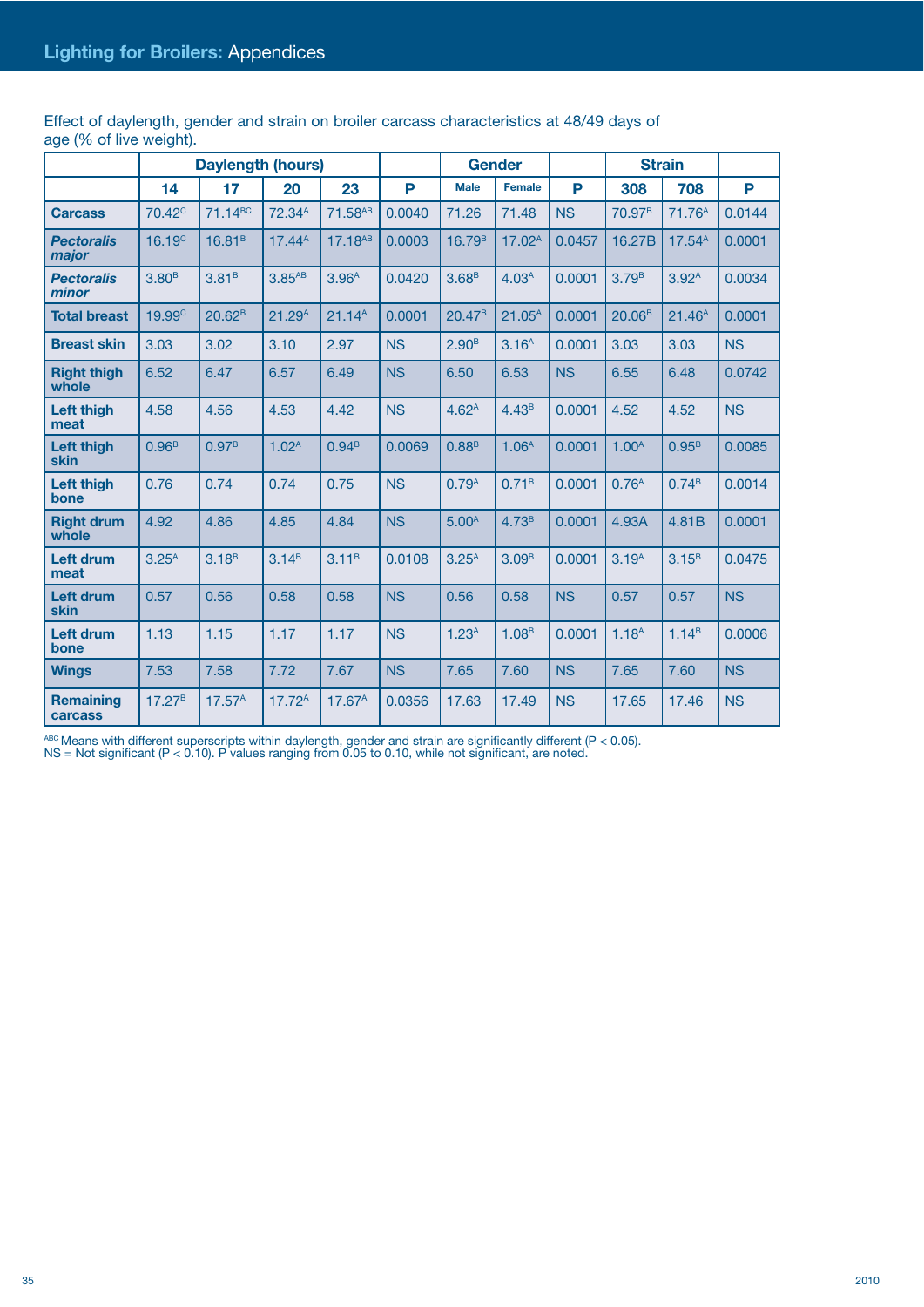# **Appendix 2. Effect of Daylength on Bird Behavior Exclusive of Night**

![](_page_35_Figure_2.jpeg)

![](_page_35_Figure_3.jpeg)

Overall effect of daylength on percentage of time walking during the day (photoperiod) exclusive of night.

![](_page_35_Figure_5.jpeg)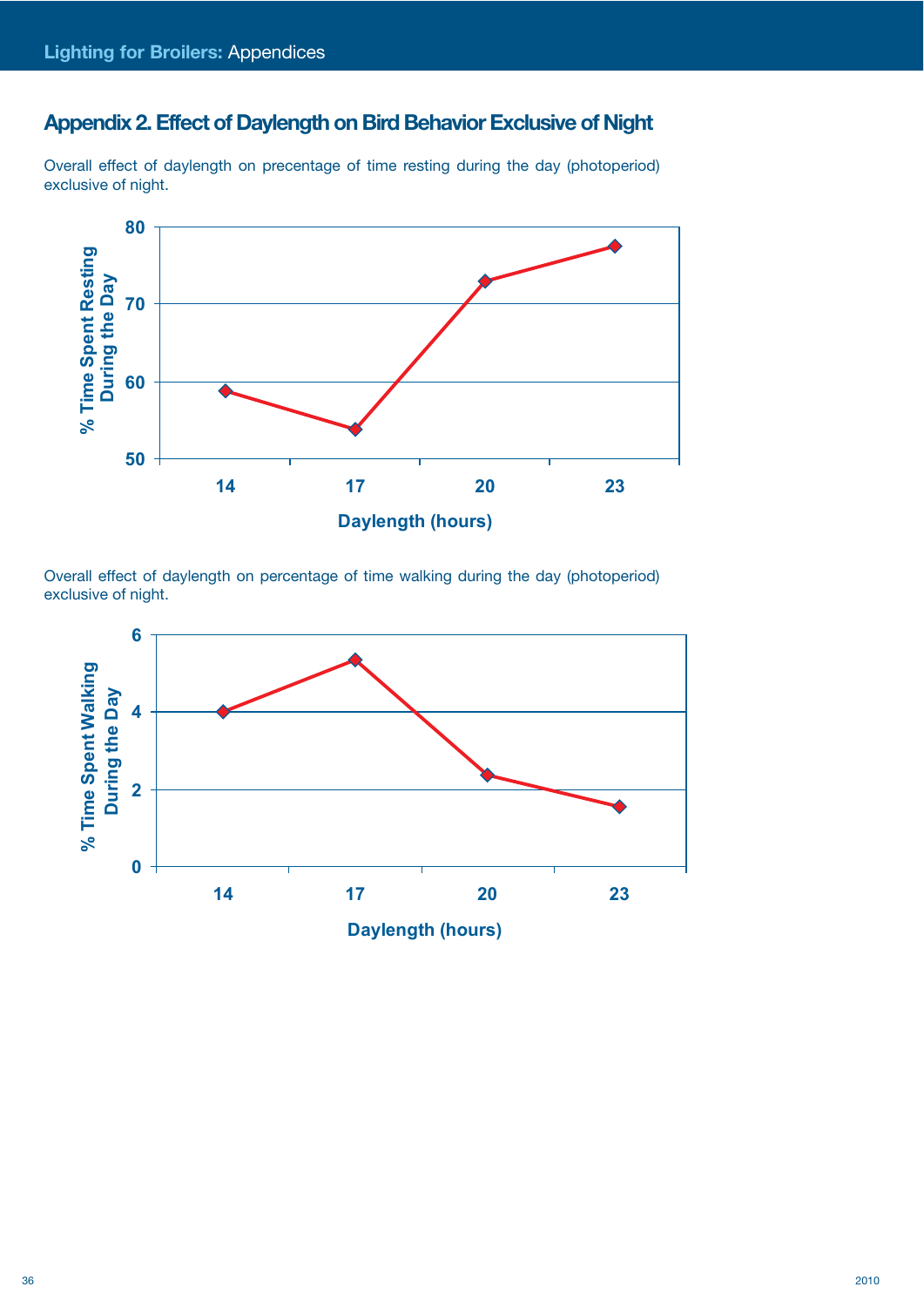Overall effect of daylength on percentage of time running during the day (photoperiod) exclusive of night.

![](_page_36_Figure_2.jpeg)

Overal effect of daylength on percentage of time feeding during the day (photoperiod) exclusive of night.

![](_page_36_Figure_4.jpeg)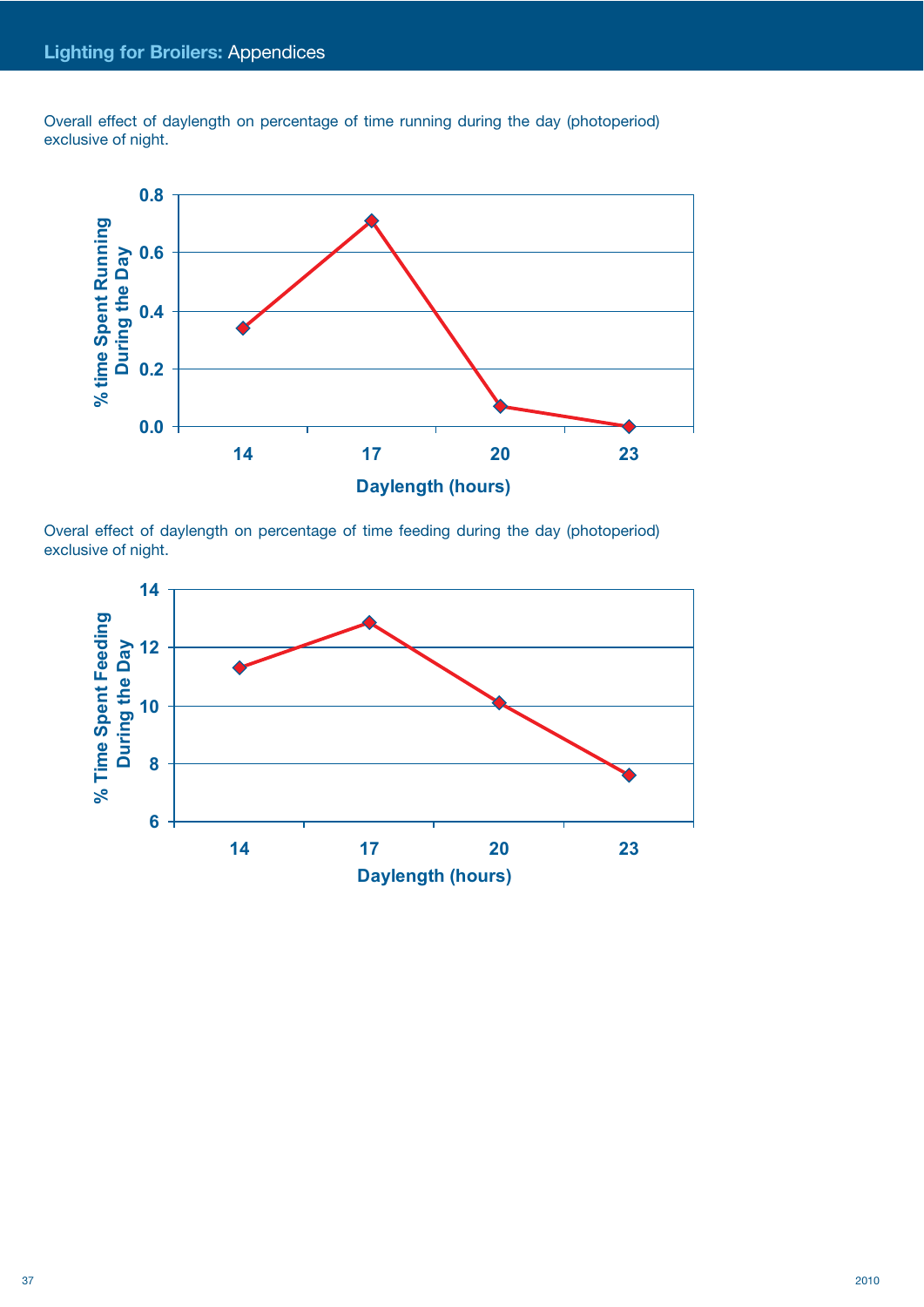Overall effect of daylength on percentage of time dustbathing during the day (photoperiod) exclusive of night.

![](_page_37_Figure_2.jpeg)

Overal effect of daylength on percentage of time preening during the day (photoperiod) exclusive of night.

![](_page_37_Figure_4.jpeg)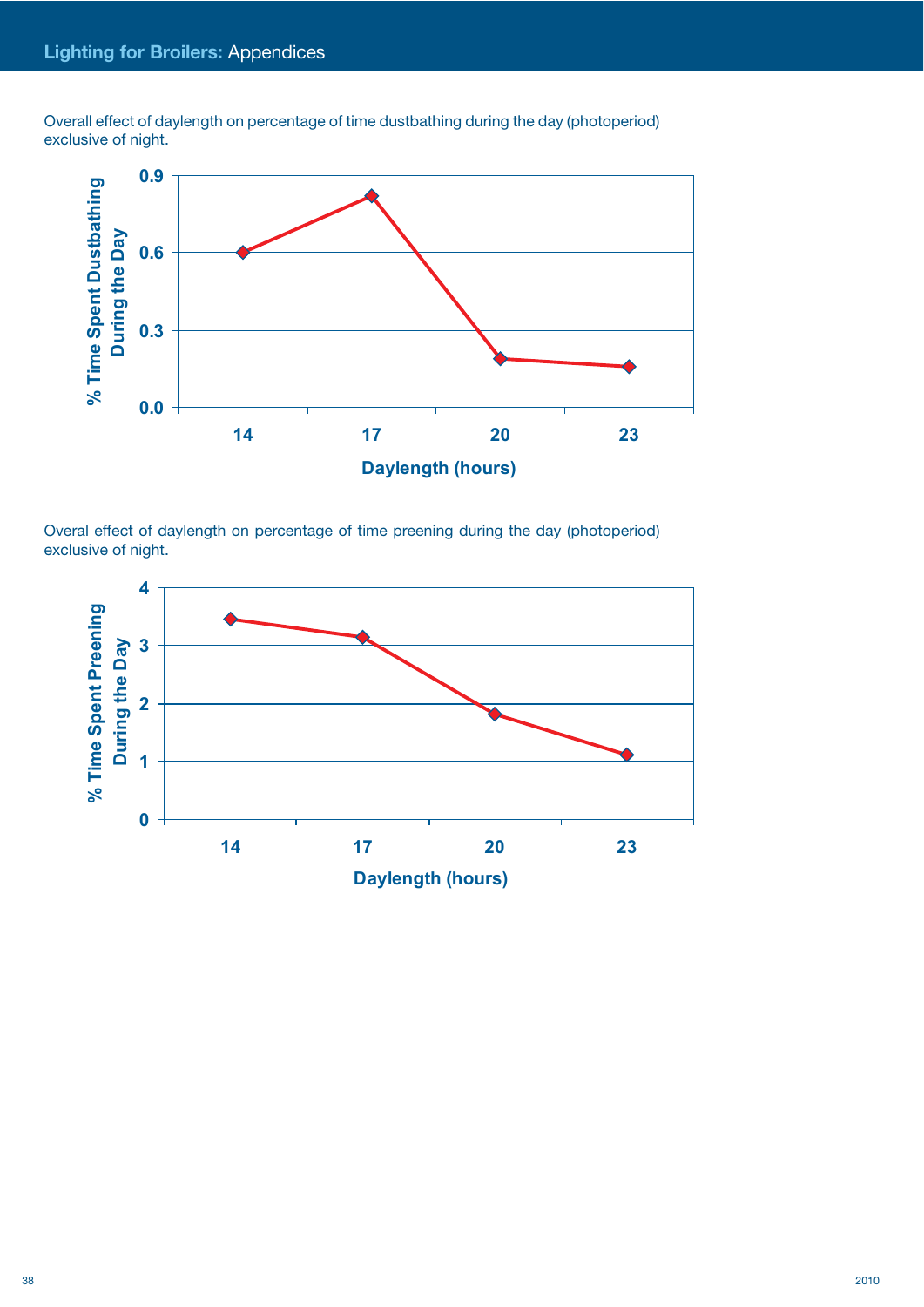Overall effect of daylength on percentage of time wing and leg stretching during the day (photoperiod) exclusive of night.

![](_page_38_Figure_2.jpeg)

Overall effect of daylength on percentage of time foraging during the day (photoperiod) exclusive of night.

![](_page_38_Figure_4.jpeg)